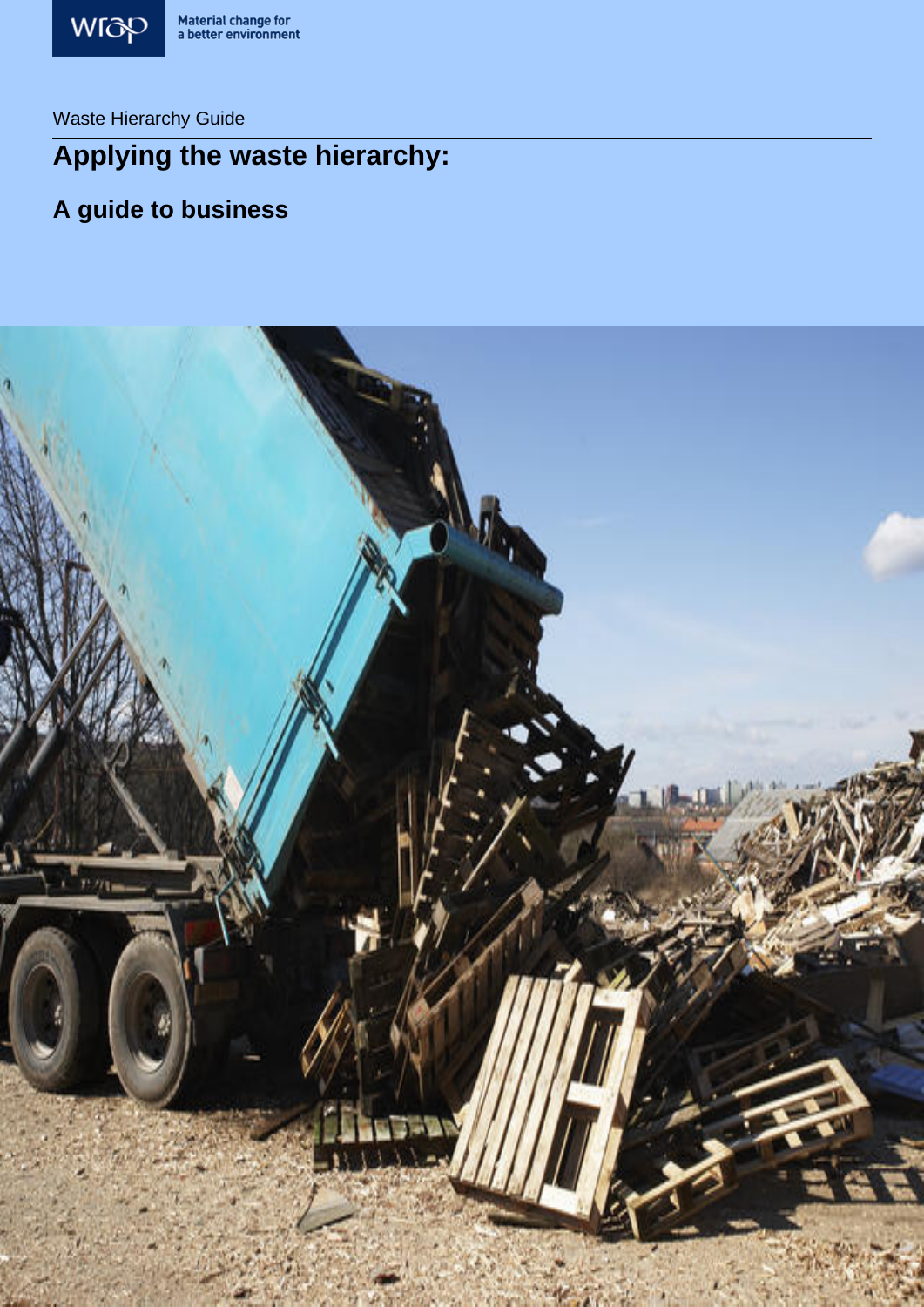# **The waste hierarchy - what you need to know**

Congratulations on requesting your tailored guide to the waste hierarchy from WRAP.

Every day UK businesses are literally throwing away profit due to the waste they produce. Many businesses are unaware of how significantly this impacts on their bottom line. Others just don't know where to go for practical confidential advice to help them make better use of their resources. A better understanding of the waste hierarchy will help you identify actions that can be taken to become more resource efficient.

As non renewable resources become harder to source and the demand for materials that we need to support a low carbon economy grows, it makes sense for businesses to adopt the new waste hierarchy shown to the right.

The most preferable option 'prevention' is at the top and there are a range of other options which should be applied, wherever possible, before the least preferable option of 'disposal' at the bottom.

# The waste hierarchy



# **The waste hierarchy - your duties**

If your business or organisation (including local authorities on behalf of householders) produces or handles waste (this includes importing, producing, carrying, keeping or treating waste; dealers or brokers who have control of waste, and anyone responsible for the transfer of waste), you must take all such measures as are reasonable in the circumstances to :

- prevent waste, and
- apply the waste hierarchy when you transfer waste.

You must confirm by an additional declaration in the Duty of Care waste transfer notes (and Hazardous Waste Consignment notes) that you have taken all reasonable measures to apply the waste hierarchy.

**[Further guidance on your duty of care is available here](http://www.environment-agency.gov.uk/business/topics/waste/40047.aspx) and your duties are set out at in Regulations 12, 15 and 35 of the [Waste \(England and Wales\) Regulations 2011](http://www.legislation.gov.uk/ukdsi/2011/9780111506462/contents) .**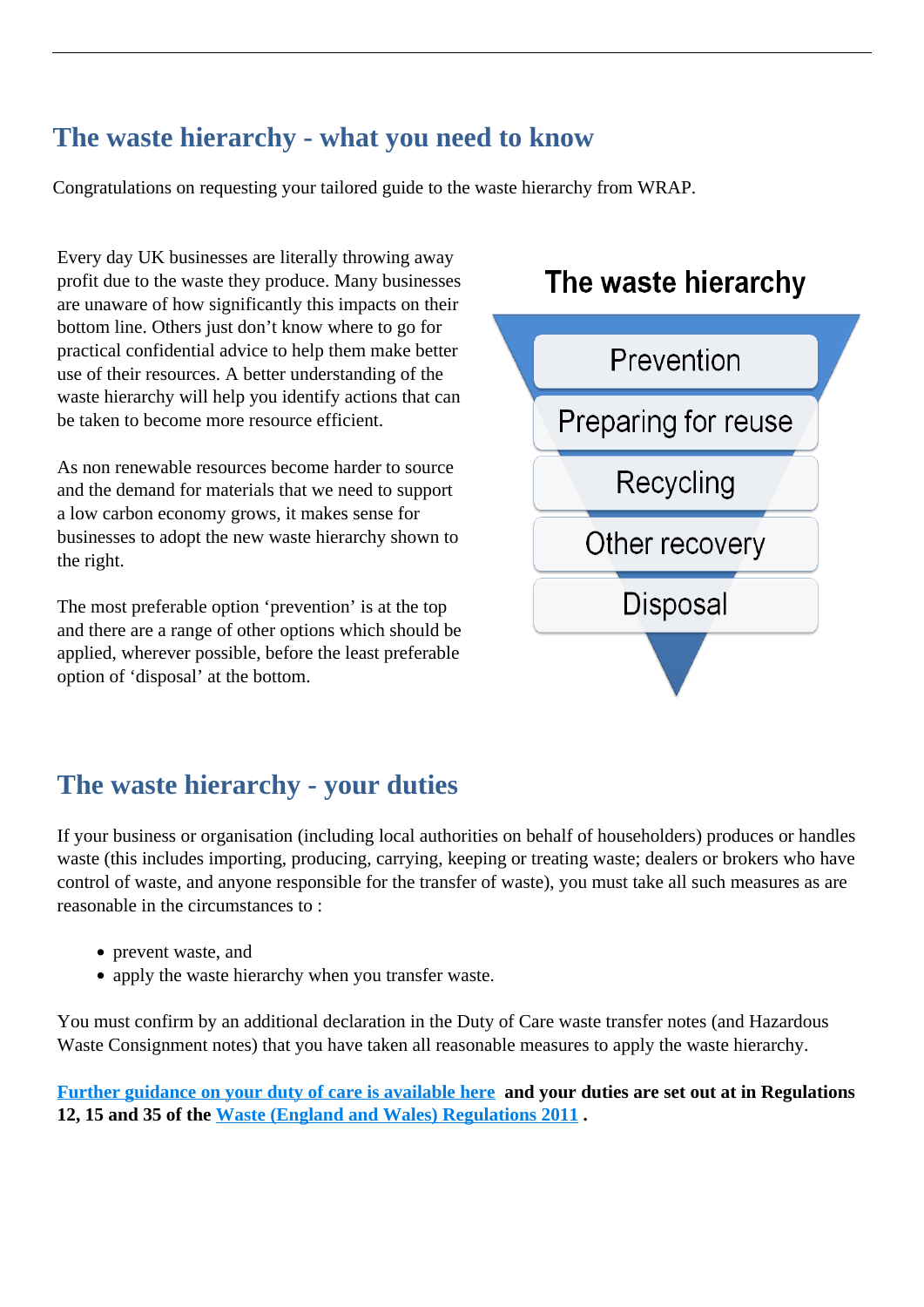# **Part 1: Putting the waste hierarchy into practice**

This guide supports better decisions on resource management on the **environmental impacts** of various waste management options for a range of materials. It is not designed to be a comprehensive list of your options, but provides some suggestions and guidance on how to apply the waste hierarchy.

Article 4 of the revised EU Waste Framework Directive ([WFD \(Directive 2008/98/EC\)](http://eur-lex.europa.eu/LexUriServ/LexUriServ.do?uri=OJ:L:2008:312:0003:0030:EN:pdf) sets out five steps for dealing with waste in priority order. These steps form the basis of the waste hierarchy shown in Figure 1, which illustrates the order of priority you should apply when making decisions about the resources used and the waste generated by your business.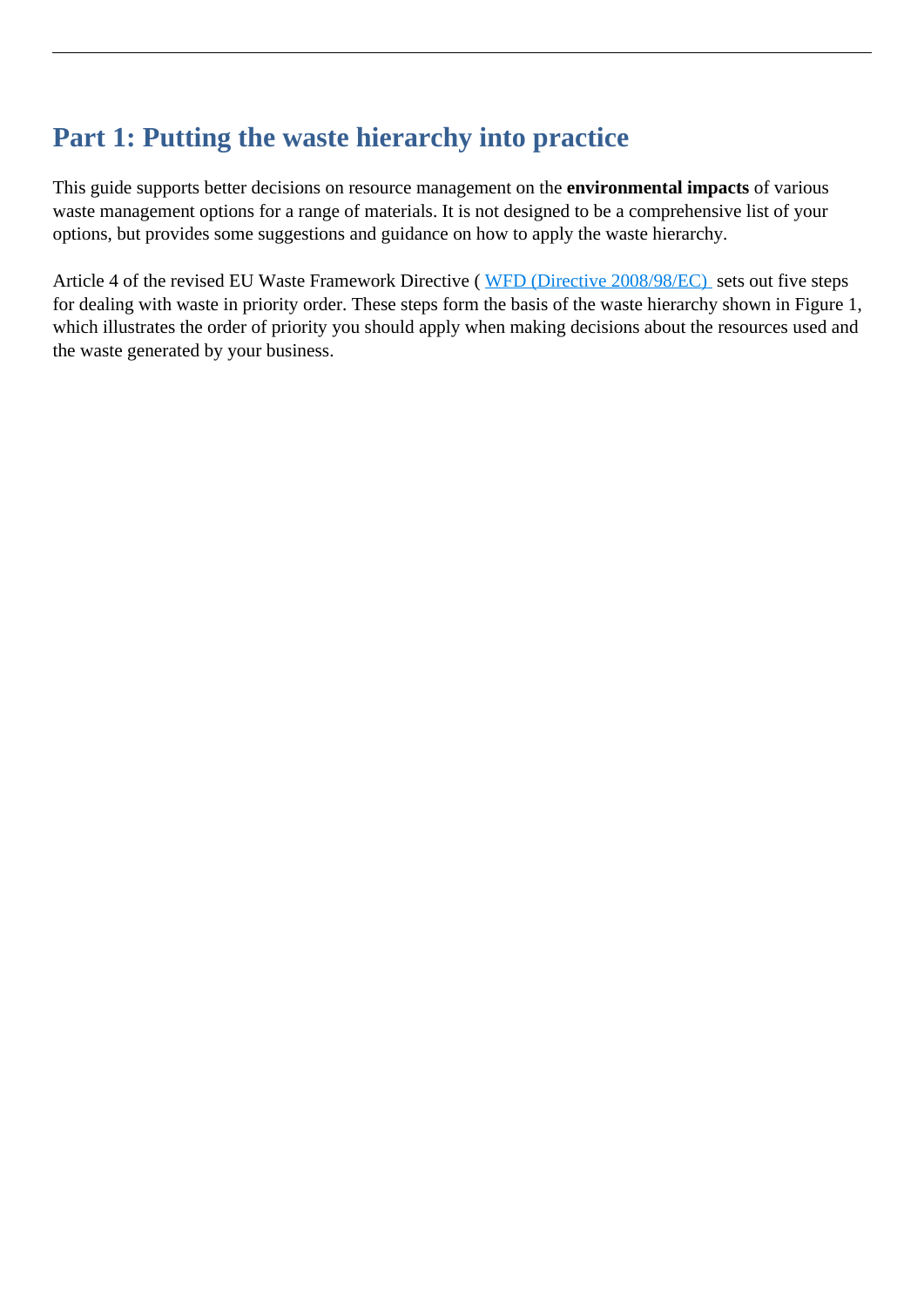# Figure 1: The waste hierarchy

### **Prevention:**

Measures taken before a substance, material or product has become waste, that reduce (a) the quantity of waste, including through the reuse of products or the extension of the life span of products; (b) the adverse impacts of the generated waste on the environment and human health; or (c) the content of harmful substances in materials and products. Prevention includes avoidance (buying fewer items, reducing process waste or using less material per unit), reduction (keeping products for longer, designing them so they last longer), and reuse (selling and buying used items).

### **Preparing for reuse:**

Checking, cleaning or repairing recovery operations, by which products or components of such products that have become waste are prepared so that they can be reused without any other pre-processing.

### **Recycling:**

Any recovery operation by which waste materials are reprocessed into products, materials or substances whether for the original or other purposes. Includes the reprocessing of organic material (e.g. composting), so long as it meets PAS/Quality Protocol standards, but not energy recovery or the reprocessing into materials that are to be used as fuels or backfilling operations.

### **Other recovery:**

This includes combustion with energy recovery, anaerobic digestion, processes including gasification and pyrolysis which can produce energy (fuels, heat and power) and materials from waste, etc. This category also includes backfilling operations.

### **Disposal:**

Any operation which is not recovery (even where the operation has as a secondary consequence the reclamation of substances or energy e.g. landfill or incineration). The revised Waste Framework Directive sets a threshold above which energy efficient municipal waste incinerators can be classified as recovery facilities, and below which they continue to be classified as disposal facilities.

The waste hierarchy takes into account the impact of the different waste management options on climate change, air quality, water quality and resource depletion. The impact of transporting waste material and the energy generation methods used in England (our energy mix) have also influenced the development of this guide.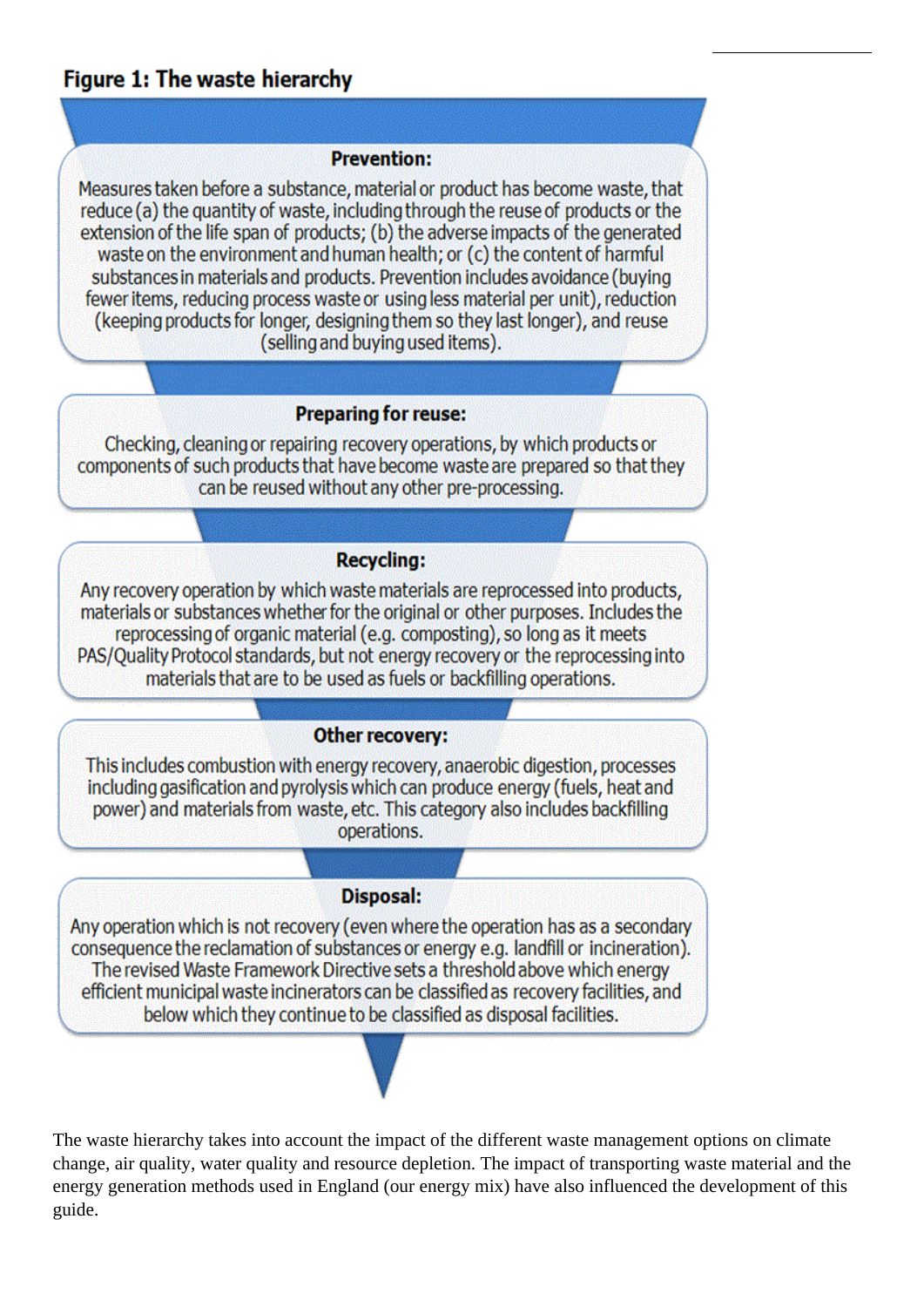The decisions you are legally obliged to make to follow this waste hierarchy include identifying the best waste management approach for the specific waste your business generates. In addition to the environmental impacts of these decisions, you will also need to consider technical feasibility, economic viability and environmental protection.

It may be helpful to look at the following questions in turn and to discuss them when you negotiate waste management contracts:

- 1. What does the waste you create or handle consist of?
- 2. How can you prevent any of this waste?
- 3. Can the waste be prepared for reuse, can it be recycled or can any other value be recovered?
- 4. How can you or your waste contractor(s) help you to elevate your waste on the waste hierarchy scale?

# **Part 2: Specific waste guidance**

This section is designed to help you understand what measures are available to you to apply the waste hierarchy, based on the material types you have indicated are relevant to your business.

In this document (as in the Waste (England and Wales) Regulations 2011and the Waste Framework Directive), when we speak about **'reuse'**, we mean using again a substance, product or material **before it becomes waste**. **'Preparing for reuse'** relates to checking, cleaning or repairing activities that allow **waste** to be reused without any other processing.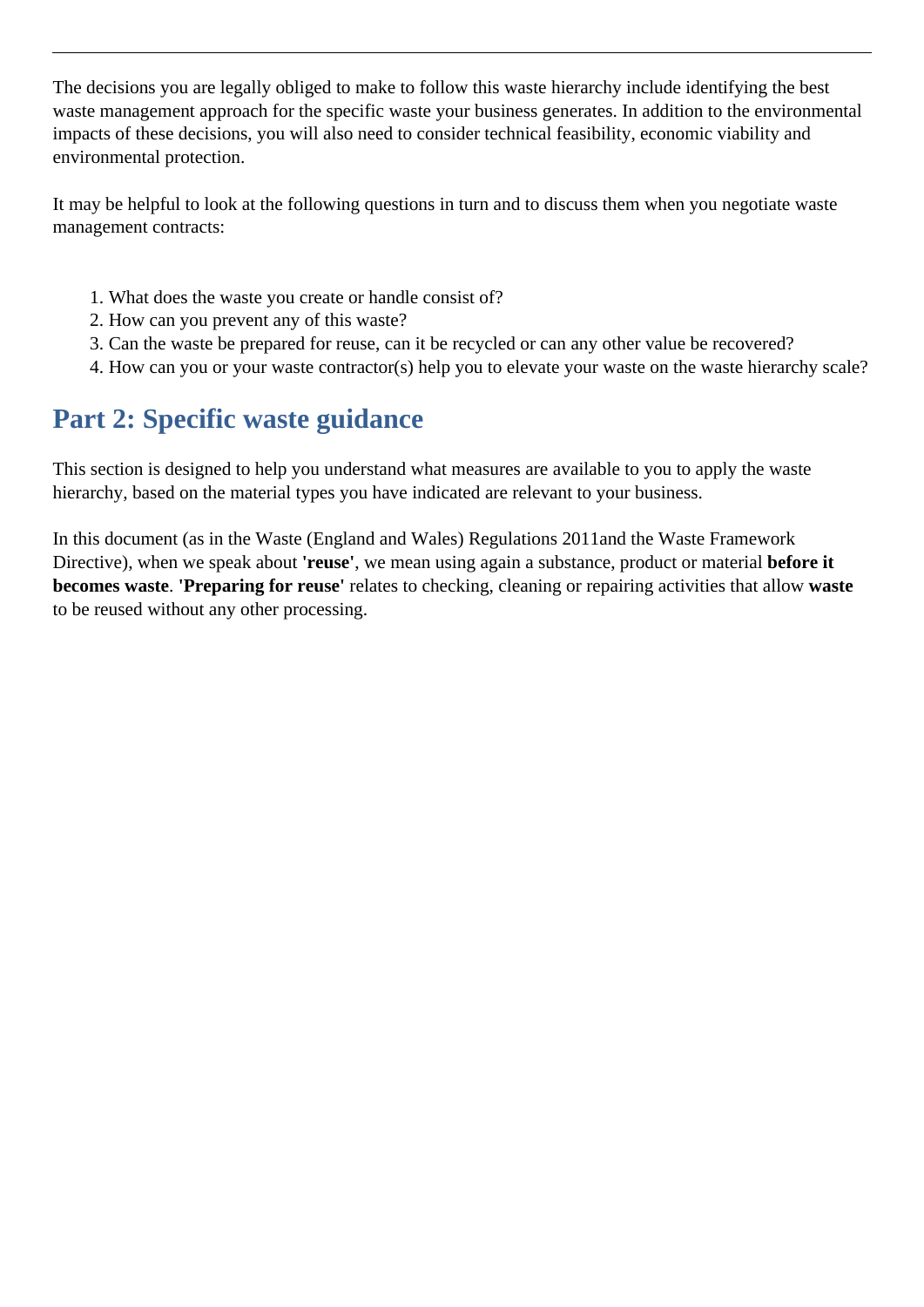# **Paper and board**

In 2008, the UK used 13.2 million tonnes of paper and board products and 8.8 million tonnes of paper and board were collected for recycling. Almost 40% of this was collected from the municipal waste stream, with the remainder coming from commercial and industrial (C&I) sources.

### **Waste hierarchy options for paper and board**

### *Prevention*

- Use less board packaging.
- Reuse packaging.
- Print less often.
- Print double sided.
- Sign up to the [Mailing Preference Service](http://www.mpsonline.org.uk/mpsr/) and [mydm.co.uk](http://www.dma.org.uk/content/home.asp) to reduce unwanted mail.
- Collect paper that has been printed on one side only or unwanted branded stationery to make notepads.

### *Preparing for reuse*

Segregate and shred paper for resale or donate for reuse as packaging infill.

### *Recycling*

- Segregate waste paper and board for recycling, sorting by grade to maximise the cost-effectiveness of recycling collections.
- The [NetRegs Waste Directory](http://wastedirectory.org.uk/) offers an easy way to find out where you can recycle or dispose of your business waste. You can search for licensed recycling and waste disposal sites in England and Wales and check what types of waste they accept.
- If you want to find a business to collect your waste or recycling, see Find a waste carrier.
- Paper and board may also be composted. For further information on composting, visit the Association for [Organics Recycling website](http://www.organics-recycling.org.uk/) .

### *Other recovery*

• Segregate paper and board and send for energy recovery.

### *Disposal*

- Ensure you follow your duty of care responsibilities to manage waste correctly to enable its safe recovery or disposal without harming the environment.
- If you produce paper and board waste that cannot be handled by any of the options outlined above, consider using a compactor or bailer to reduce the volume of waste you send to landfill, hence reducing the frequency of collections required. Ideally paper and board should always be diverted from landfill.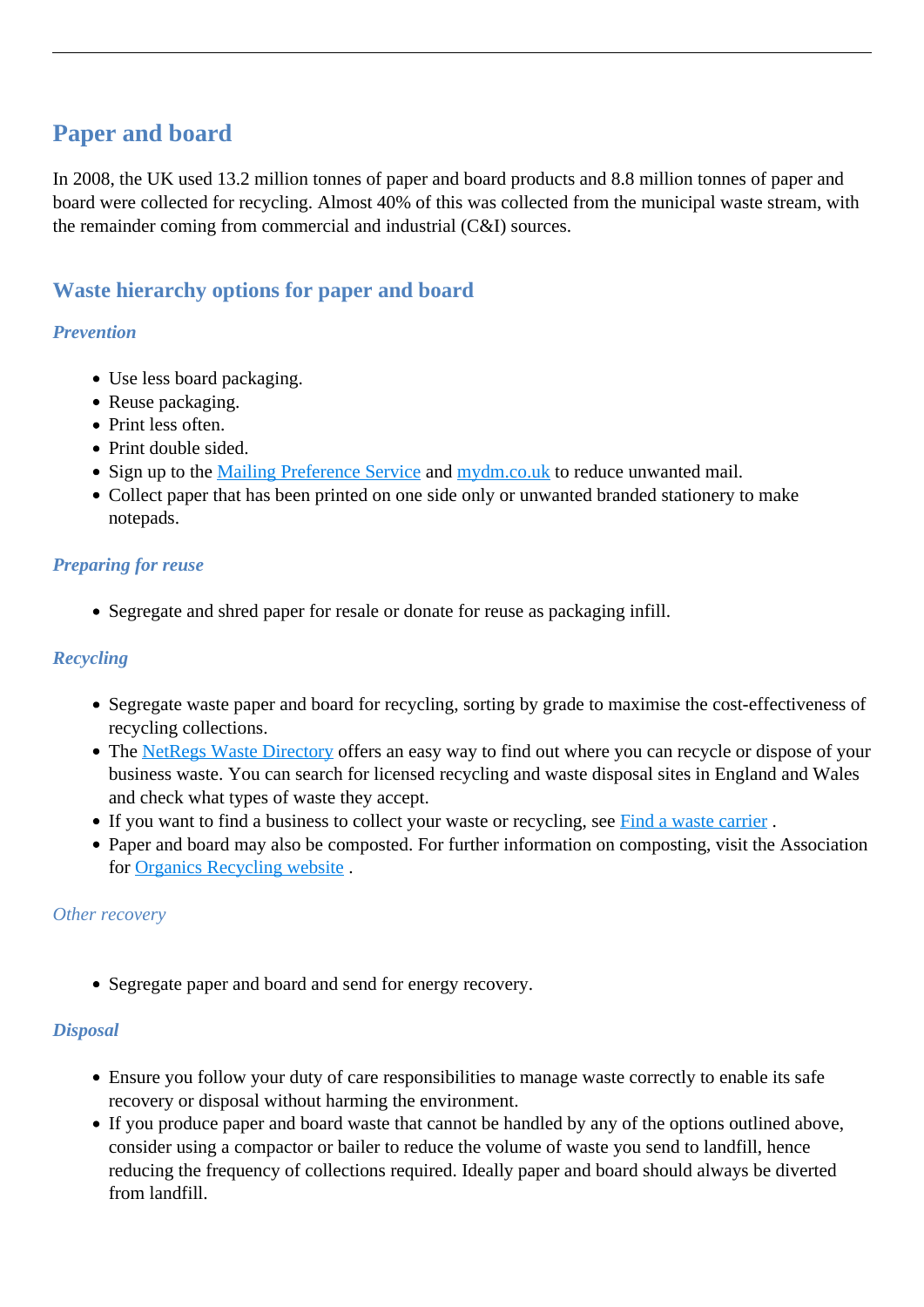### **Benefits of applying the waste hierarchy for paper and board**

**Prevention:** Preventing paper waste, by reducing the use of paper in the first place or reusing paper, has significant environmental benefits in terms of greenhouse gas (GHG) emissions, resource use and energy consumption.

**Preparing for reuse:** Enabling others to reuse your 'waste' paper and board has similar benefits to those outlined above for the prevention of paper waste. It is likely that there will be some transport implications and you may need to undertake some activities to prepare your waste for reuse, such as segregating this waste and removing labels or commercially sensitive information. By preparing your waste paper or board for reuse and finding a useful outlet for this waste, you will be helping to reduce the environmental impact and costs associated with paper and/or board production.

**Recycling:** The available data suggest that recycling is preferable to other waste management options, even when the recovered paper or board is transported to China to be recycled. The benefits of recycling paper and board vary with grade; the higher the quality, the greater the benefit of recycling. Research consistently shows that more energy is saved by recycling paper and board (thus avoiding the use of virgin fibres) than by using waste paper products to replace fossil fuels in energy production. Typically twice the amount of energy is saved as would otherwise be produced.

**Other recovery:** Many recycling plants in the UK use sludge from the recycling process (fibres that are too short to recycle) to generate energy via combined heat and power (CHP). The energy produced is used to power the recycling process. Paper and board used to generate energy are classed as renewable fuels. They offset the use of fossil fuels, which provides environmental benefits in terms of avoided resource use and reduced contribution to acidification relative to landfill. Where paper is contaminated (e.g. with grease from food) it is less suited to recycling and more suited to energy recovery.

**Disposal:** Paper and board should be diverted from landfill wherever possible. As they degrade in landfill, they can emit methane. Even where some or most of these emissions are captured for flaring or energy recovery, the overall environmental impact is still negative.

### **Prevention Case Study: Reducing corrugated board weight without compromising performance**

Packaging distributor Kite Packaging Ltd (Kite) wanted to cut down the amount of space in its warehouses taken up by corrugated board cartons, thereby improving logistical efficiencies, saving money and reducing the amount of board that goes into the household waste stream.

This gave rise to a project, funded by WRAP, in which Kite experimented with changing from double-wall flute cartons to a thinner, single-wall flute alternative. To ensure the thinner carton was as strong as the current one, independent compression testing was done by The Packaging Industry Research Association (Pira) and packaging manufacturer Svenska Cellulosa Aktiebolaget (SCA). As a result, two single-wall flute board grades were chosen for the range of stock cartons. These grades weighed less, but were of similar strength to the current double-wall flute cartons.

The calculated annual savings of the implementation of this project at Kite is 36 tonnes of paper-based packaging material, which equates to a reduction of 25 tonnes of corrugated board entering the household waste stream. If all other manufacturers and distributors of stock corrugated cartons adopted a similar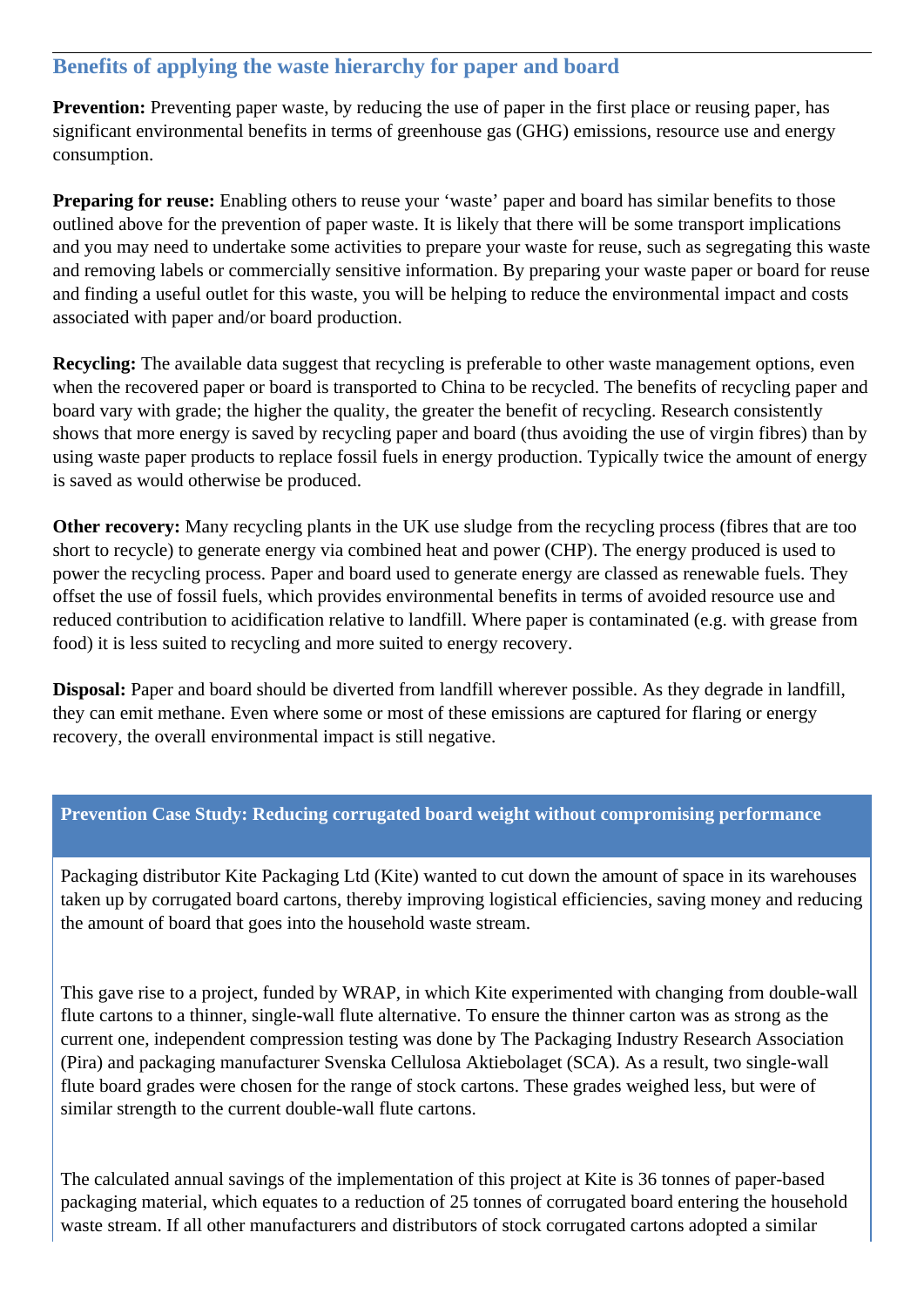approach, a UK-wide annual saving of 3,600 tonnes could be achieved.

### **Recycling Case Study: Recycled paper comes to life and pensions**

Friends Provident provides life assurance, income protection, pensions and investment products for individual and corporate clients in the UK. The company employs a total of just under 4,000 people at its five main offices across England and 12 area offices throughout the UK.

Introducing recycled paper for marketing print and other applications is diverting over 1,000 tonnes a year of waste paper from the waste stream. By switching to recycled paper, the company is stimulating manufacturers and distributors to further develop their ranges and availability of recycled alternatives. 'Going recycled' is closing the loop on paper recycling at Friends Provident by complementing the company's paper recycling system. Distribution of publications printed on recycled paper is raising public awareness of the opportunities to make productive use of recycled materials. The company is now actively engaged in extending its use of recycled paper even further (e.g. to direct marketing). Opportunities to introduce envelopes and business cards with recycled content are also being kept under review.

"The quality and performance of today's recycled papers are a revelation – and completely comparable with virgin grade alternatives". Denis Bayle, Marketing Services Support Manager, Friends Provident.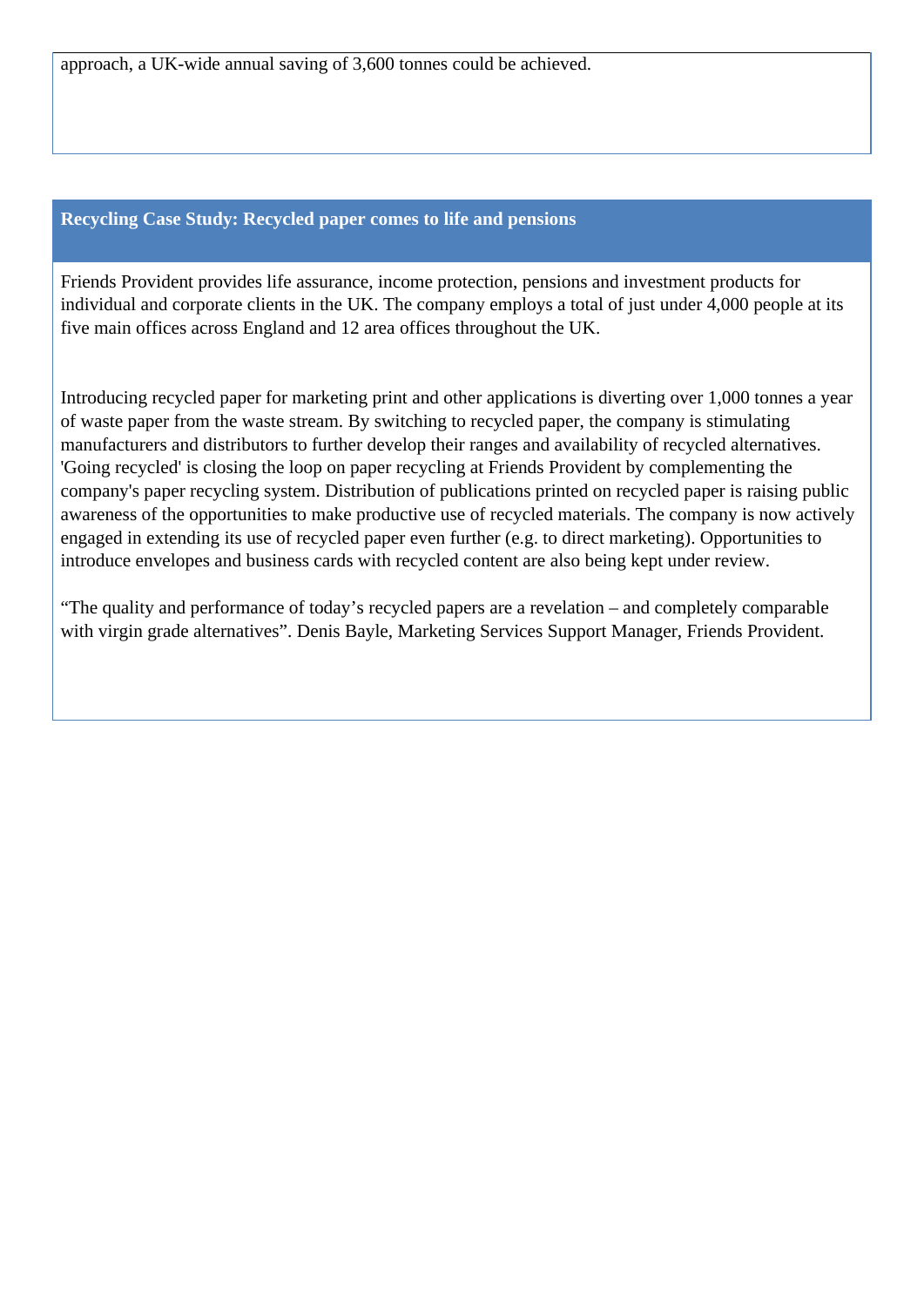# **Wood**

WRAP estimates that 4.7 million tonnes of wood waste were generated in the UK in 2008/09. However, this is likely to be an underestimate due to a lack of data from the construction sector and to be lower than previous years because of the economic downturn. The vast majority of wood arisings came from construction and demolition activities. Packaging was also a significant source. 619,000 tonnes of wood waste came from the municipal waste stream and slightly less from industrial sources.

Wood waste encompasses sawdust, doors, beams and planks, furniture, etc. Waste wood may be clean (untreated) or contaminated with additives such as paint, glue and preservatives or other material (e.g. nails). In some cases, treated wood is classified as hazardous waste and has to be managed accordingly. Recycling and recovery options for wood waste depend very much on the type of waste wood and how well sorted it is.

### **Waste hierarchy options for wood**

### *Prevention*

- Retain and use items for longer.
- Reuse items such as pallets, furniture and structural timber.
- Identify ways to reduce demand for wood (e.g. lightweighting products and/or packaging).
- Refurbish items where possible rather than replace.
- Sell or donate unwanted items.
- Buy second-hand and vintage items or take them for free from community organisations.
- Lease, rather than buy, items.
- Sell surplus construction stock (via [http://builderscrap.com](http://builderscrap.com/)).
- Refurbish or repair wooden items (e.g. wood pallets).

### *Preparing for reuse*

- Segregate surplus clean wood to be collected and reused or resold (for info visit [www.communitywoodrecycling.org.uk](http://www.communitywoodrecycling.org.uk/) ).
- Segregate demolition wood waste for reuse (e.g. for flooring).
- Repair, donate or sell on wood furniture and fittings (via the furniture reuse network).
- Projects, such as Greenworks ( www.greenworks.co.uk), collect and refurbish office furniture for resale or for educational facilities in developing countries.

### *Recycling*

- Segregate wood according to the end markets for which it is suitable.
- The [Wood Recyclers' Association](http://www.woodrecyclers.org/) provides information on wood recycling.
- [WRAP Guidance on separating wood for recycling at source is available by clicking here.](http://www.wrap.org.uk/downloads/WoodGuidancePoster.97d172d8.3130.pdf)
- Visit [recyclewood.wrap.org.uk](http://recyclewood.wrap.org.uk/) to find local wood recyclers and the [NetRegs Waste Directory](http://www.netregs.gov.uk/netregs/98247.aspx).

### *Other recovery*

• Collect uncontaminated waste wood offcuts and/or dust for use in an on-site biomass boiler or to send to large industrial power plants.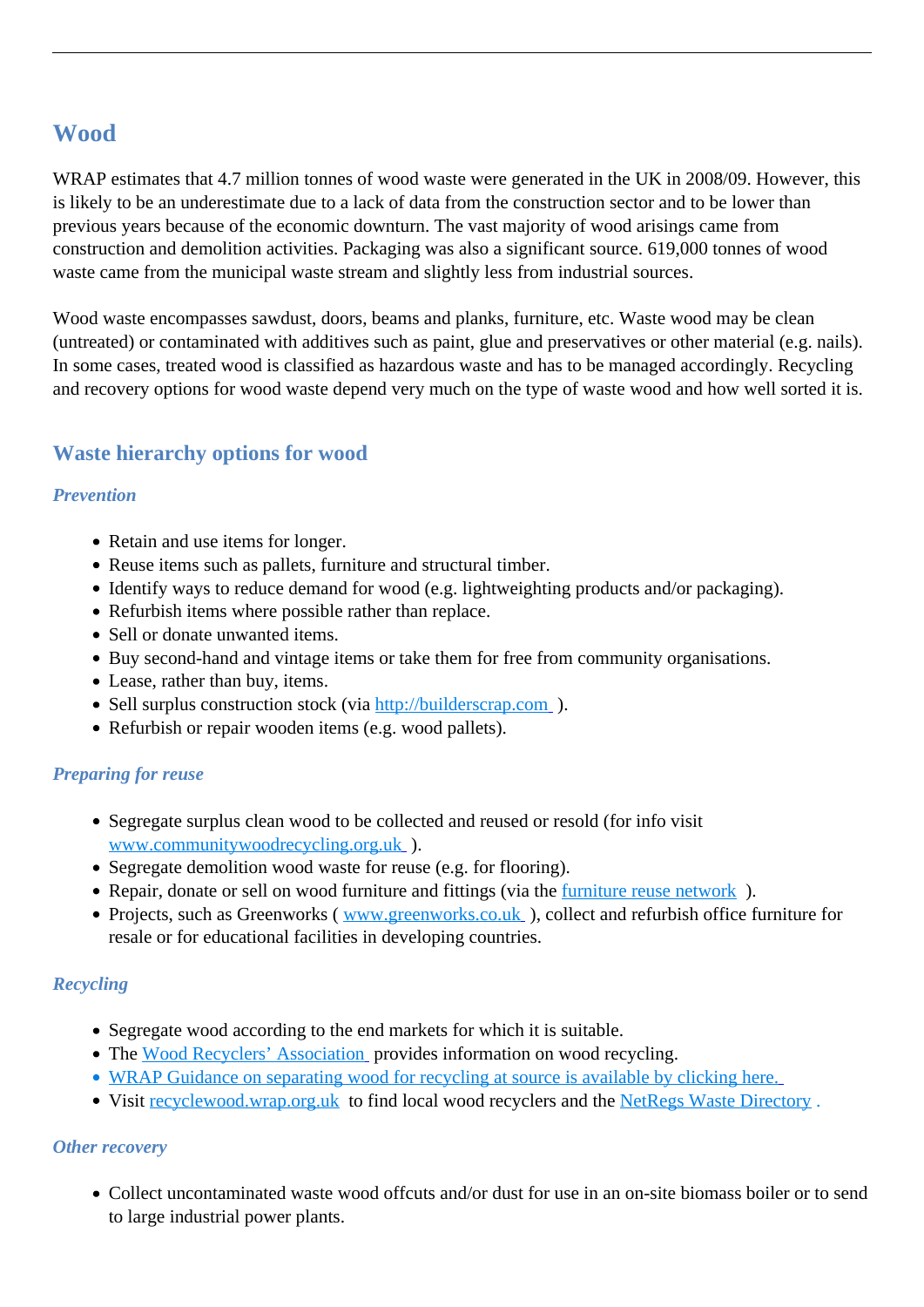- Compost uncontaminated wood waste.
- Contaminated wood can be segregated and sent for thermal processing to an [Integrated Pollution](http://www.environment-agency.gov.uk/business/regulation/109813.aspx) [Prevention and Control \(IPPC\)](http://www.environment-agency.gov.uk/business/regulation/109813.aspx) approved energy–from-waste plant.
- Some types of contaminated waste wood could be sent for energy recovery in a plant which is compliant with the EU's [Waste Incineration Directive](http://www.netregs.gov.uk/netregs/62983.aspx).
- For a list of waste incineration compliant sites, click here.

### *Disposal*

Ensure you follow your duty of care responsibilities to manage waste correctly to enable its safe recovery or disposal without harming the environment.

### **Benefits of applying the waste hierarchy for wood**

**Prevention:** Businesses and individuals can prevent wood waste by reusing wooden items (e.g. furniture, pallets, and structural timber). They may also identify ways to reduce demand for timber (e.g. lightweighting). Prevention avoids the impacts of producing and distributing these timber products.

**Preparing for reuse:** The benefits that can be achieved by preparing wooden products for reuse, depend on the source of the virgin wood being avoided and on the amount of refurbishment required based on time and cost to business. The potential benefits include reduced biotic resource depletion, savings in raw material use and reduced greenhouse gas (GHG) emissions.

**Recycling:** Clean wood waste can be recycled into a variety of end products, including panelboard, mulch or animal bedding. Contamination with paint, preservatives, chemicals or other materials (e.g. nails) reduces the range of feasible recycling applications. Where possible, to maximise the quantities of wood that are recycled and the benefits of doing so, wood should be graded according to the end markets for which it is suitable.

**Other recovery:** The Waste Strategy for England (2007) estimated that recovering energy from 2 million tonnes of waste wood could reduce  $CO_2$  equivalent ( $CO_2$ e) emissions by 1.15 million tonnes, with greater benefits if heat is recovered in addition to power generation. Lower grade waste wood, in particular, is an underutilised renewable fuel resource.

**Disposal:** In landfill, wood breaks down and emits methane over a long time, so waste wood should be diverted from landfill.

### **Preparing for reuse Case Study: Pallet reuse and resale**

DENSO Manufacturing UK Ltd in Telford employs more than 1,150 people and is part of the Thermal Systems Division of DENSO Corporation, one of the world's largest manufacturers of air-conditioning and cooling products for the automotive industry.

All pallets that were recycled are now sorted and reused. This has led to a 743-tonne reduction in pallet recycling, the sale of 69 tonnes of Euro pallets and a 242-tonne reduction in new pallets purchased. In the first two years, this has saved the company about £100,000.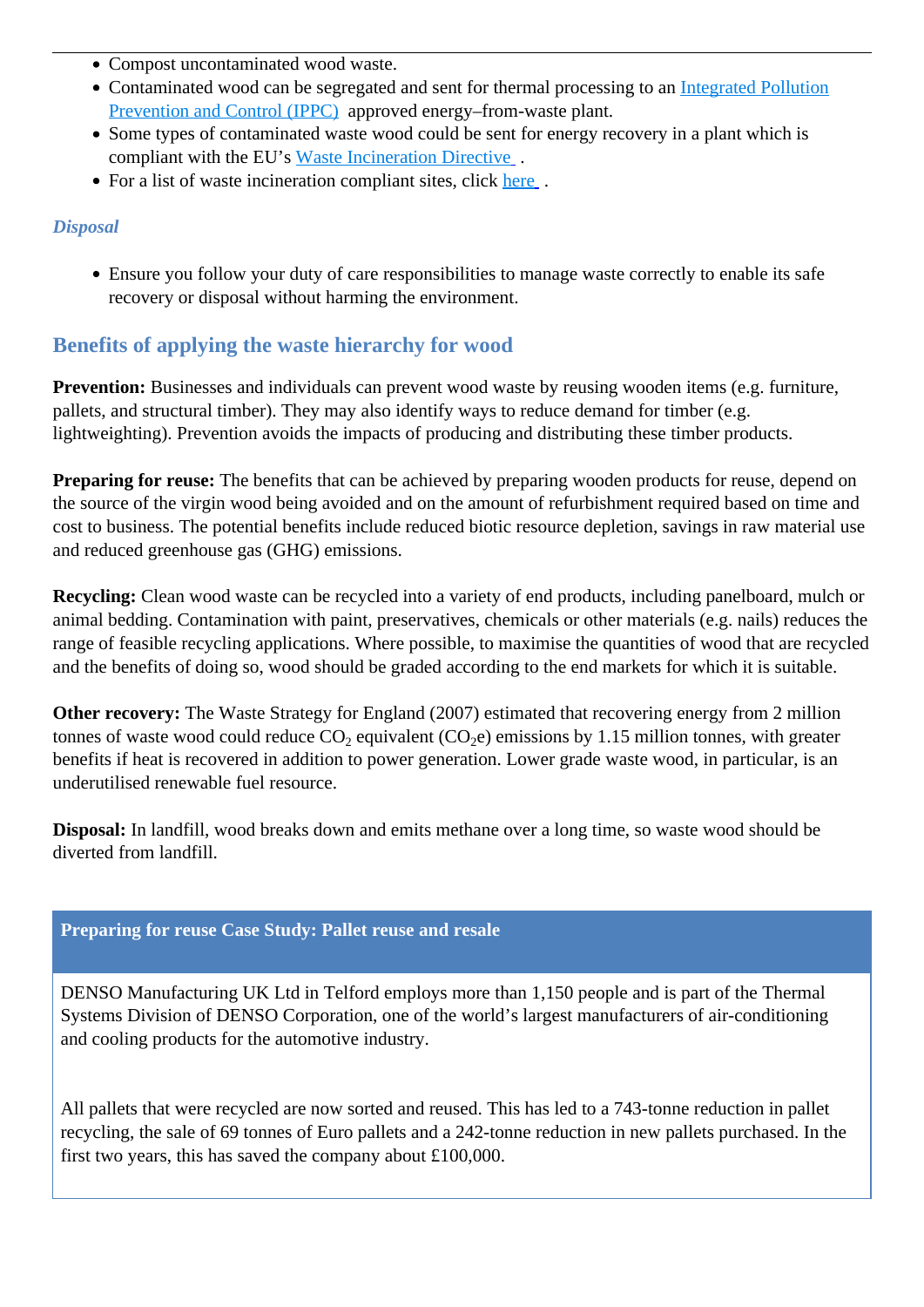### **Other recovery Case Study: Using waste wood to generate heat**

Furniture manufacturer, Warren Evans, installed dust extraction and a biomass boiler in its factory. All extracted dust is fed into a silo at the factory and is then fed into the biomass boiler, which also burns the sawdust, offcuts and wood chippings from the manufacturing process to heat the factory.

The dust extraction and biomass boiler system resulted in better ventilation and removal of dust from the shop floor, and heat is now recovered from the waste wood for space heating, which reduces the company's heating and waste disposal costs.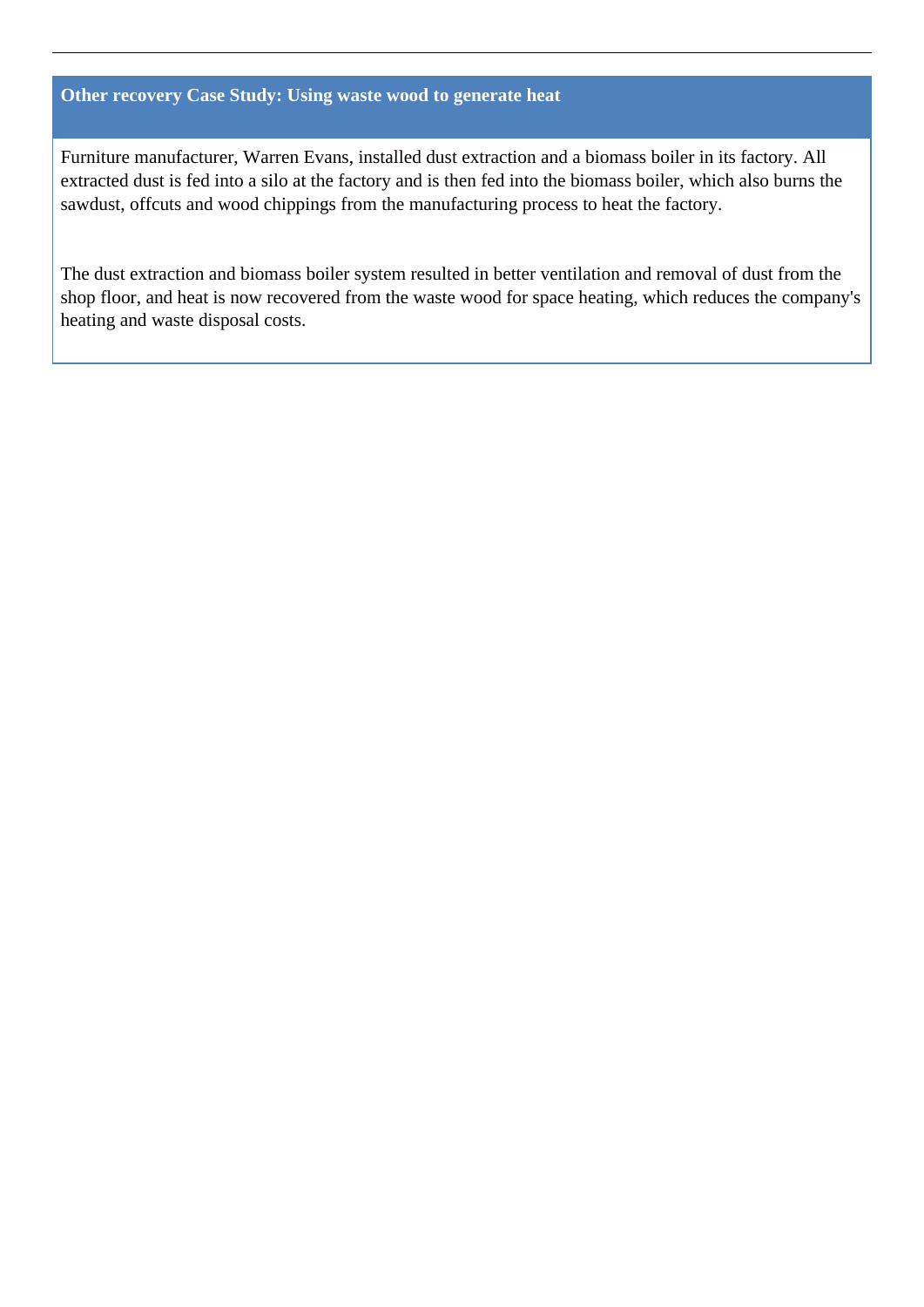## **Glass**

In 2008, over 2.6 million tonnes of glass packaging were used in the UK, 61% of which was recycled. The vast majority of glass made in the UK is clear, and the rest is evenly split between amber and green. In the hospitality sector (hotels, pubs, etc), waste glass makes up between 10% and 30% of allwaste produced.

In addition to glass packaging (e.g. drinks bottles), waste also arises from architectural glass (e.g. windows), automotive glass (e.g. windscreens) and from electrical equipment. Figures from British Glass suggest that, in 2006, 1.1 million tonnes of flat glass were produced in the UK. It is estimated that up to 500,000 tonnes of flat glass waste are produced from buildings each year in the UK. Of this, just under half is recycled.

### **Waste hierarchy options for glass**

### *Prevention*

- Use returnable bottles wherever possible or bottles that can be refilled on site (e.g. 'house water' bottles for the hospitality industry).
- Visit www.wrap.org.uk/construction/how do i reduce waste/index.html for ideas on reducing glass waste in the construction sector.
- Glass containers can also be offered on reuse websites, sold or auctioned.
- Segregate waste glass for collection, washing where applicable, and reuse (e.g. waste drinks bottles from the hospitality sector).

### *Preparing for reuse*

We are not aware of any preparing for reuse options for waste glass.

### *Recycling*

- Segregate and colour sort glass waste to get the best price for your recycling collection service and to maximise the potential for it to be recycled into new high value products.
- To find local recycling collection service providers, visit the NetRegs Waste Directory.
- Lower value recycling options include the segregation of glass waste to be mixed with aggregate.

### *Disposal*

Ensure you follow your duty of care responsibilities to manage waste correctly to enable its safe recovery or disposal without harming the environment.

### **Benefits of applying the waste hierarchy for glass**

**Prevention:** Minimising the amount of glass used and reusing glass have significant benefits because raw material use and energy for manufacturing are avoided. Preventing the use of 1 tonne of virgin glass, could avoid over 800kg of carbon dioxide equivalent  $(CO<sub>2</sub>e)$  being emitted.

**Preparation for reuse:** The benefits associated with reusing glass (i.e. the reduced need for raw materials and energy to manufacture glass), far outweigh the environmental impacts of collecting and washing glass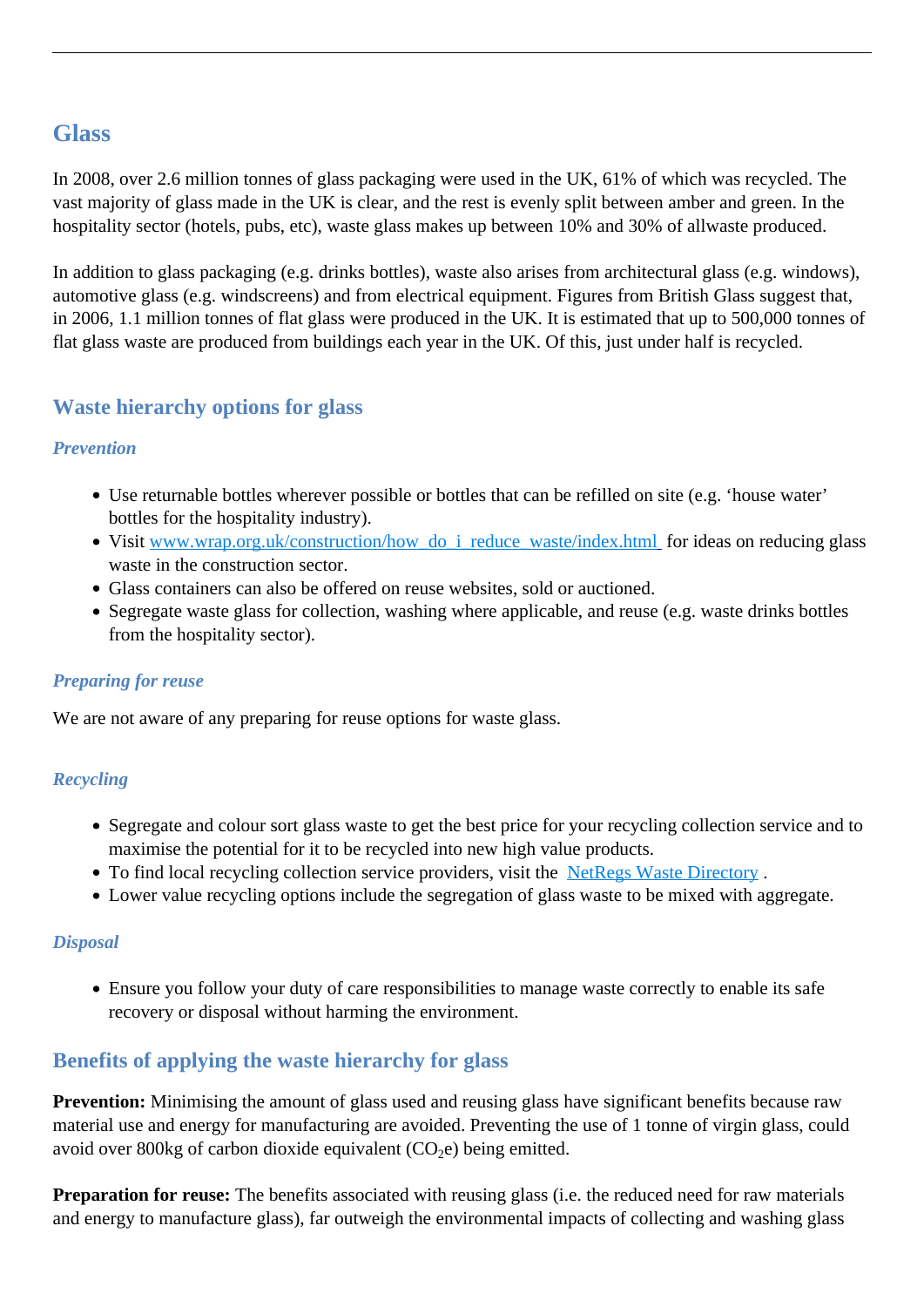ready for reuse.

**Recycling:** Glass can be recycled an infinite number of times. There are two main options for glass recycling.

The first is closed-loop recycling through remelt, where glass 'cullet' is collected for recycling and used in new glass products. This eliminates or reduces the need for virgin glass and significantly reduces the amount of energy required to make new glass products. Closed-loop recycling also reduces the environmental impacts associated with transportation as raw material extraction and transport is replaced with transport of glass 'cullet'. This remelt may take place in the UK or abroad (mostly Spain, Italy and Portugal). Export does reduce the benefits of recycling, but it does not negate them.

The second option is open-loop recycling (e.g. through the reuse of aggregates), where glass is blended with other aggregates for various applications such as road surfacing. The environmental benefits of using glass in this manner are negligible because of the relatively low impact of the material aggregate being replaced.

To maximise the benefits of glass recycling, glass should be sorted to meet the quality requirements of the remelt application. Guidance on how to set up collection systems to deliver this can be found in [PAS101](http://www.wrap.org.uk/recycling_industry/information_by_material/glass/pas101_recovered.html) , which is a specification for quality and guidance for good practice in collection of recovered container glass. The specification aims to assist glass collectors in achieving the highest grades of the PAS 101 specification by harmonising the range of existing specifications for raw container glass collected in the UK and introducing a four tier grading system.

The WRAP website also includes the guidance note '[Clear steps to a cleaner collection](http://www.wrap.org.uk/recycling_industry/information_by_material/glass/glass_collection.html) ' and further [information on recycling different types of glass](http://www.wrap.org.uk/recycling_industry/information_by_material/glass/types_of_glass.html) . Where these quality requirements cannot be met, recycling into aggregates may be one of the only options available.

**Other recovery:** No energy can be recovered from waste glass. Some value may be recovered if the incinerator bottom ash can be used (e.g. in construction), but in environmental terms the benefits are negligible. Where glass is present in mixed waste destined for energy recovery, it should be removed, either by encouraging greater recycling by businesses and householders or by sorting before the energy recovery process.

**Disposal:** As an inert material, glass does not degrade in landfill. However, it is lost to the resource economy and takes up landfill space Therefore, every effort should be made to separate it for recycling.

### **Prevention Case Study: AB Inbev - Stella Artois bottle design improvements**

The recycled content of glass bottles used by Stella Artois has increased to 75%. The company's 330ml and 250ml glass bottles are the lightest lager bottles on the market, based on a pack-to-product ratio.

In April 2010, the company lightweighted its highest selling bottle - 284ml (180g) by 7%. It now weighs 167g and will save 3,250 tonnes of glass annually and reduce carbon dioxide equivalent emissions by 2,484 tonnes.

**"We are very pleased with the new Stella Artois lightweight bottle. As a pioneering brand, Stella Artois cares about doing the right thing for the environment. WRAP has been an invaluable partner in determining how we can continue to take small steps towards improving our environmental performance, and we look forward to continuing to work with them in the future."** James Watson,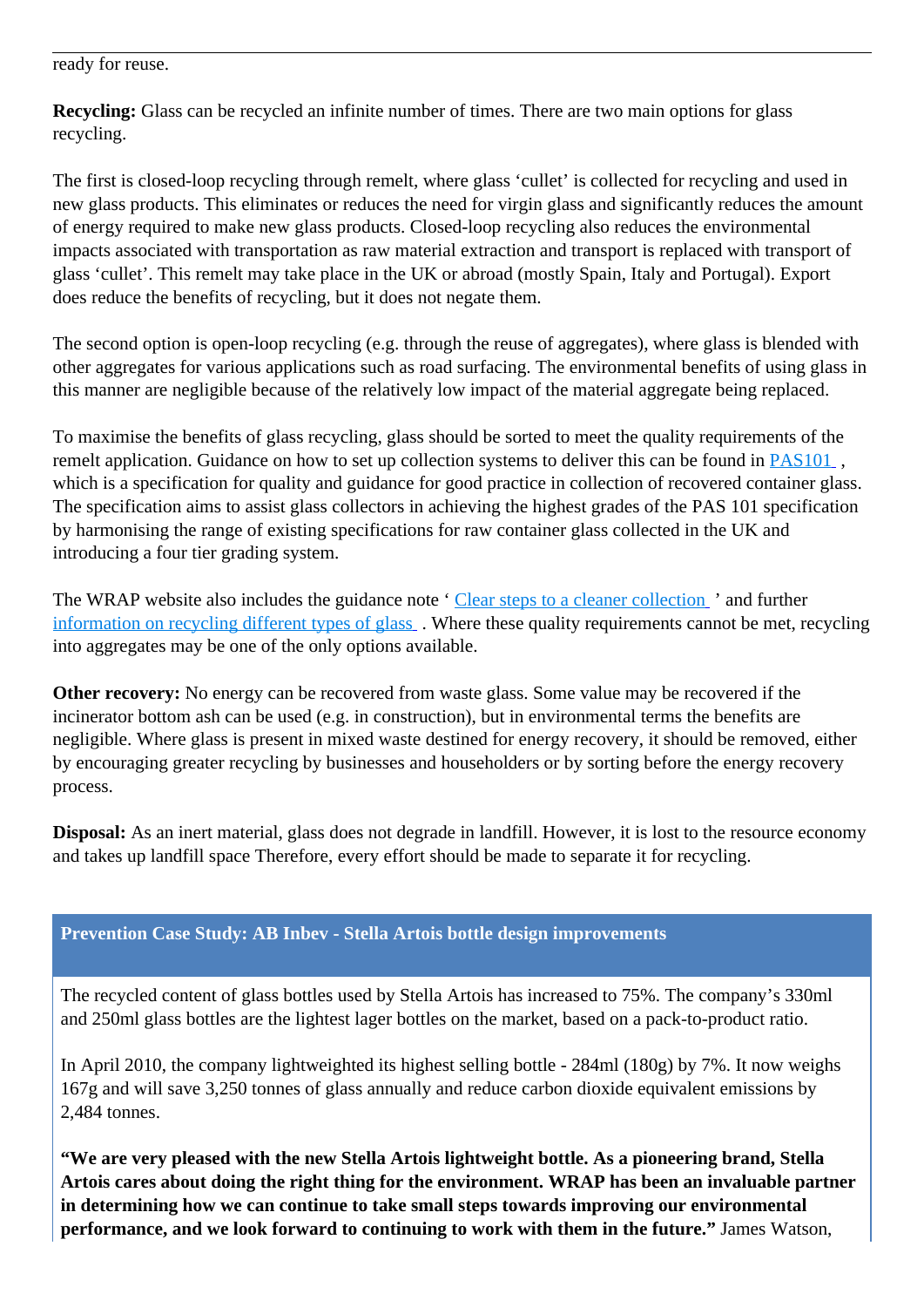#### **Recycling Case Study: Light the way to glass recycling**

Glass recycling makes a major contribution to energy and material savings in the manufacture of new bottles and jars. For each glass bottle recycled, the energy saved is equivalent to that needed to power a light bulb for nearly an hour. For every tonne of recycled glass used to make new containers, 315kg of carbon dioxide is saved.

Recycling glass is now a very efficient operation offering convenience and handling benefits to commercial and business users of glass containers. It is no surprise that businesses and commercial organisations that routinely recycle glass will never go back to disposing of glass in their normal waste stream.

A large hotel in Yorkshire mixed glass containers (alcohol and food related) with the general waste arisings from the hotel. Broken glass, rubbish and waste presented hygiene and handling challenges. As soon as a regular glass recycling service was introduced for glass bottles and jars, the number of general waste skips needed was reduced. Importantly, given that the integrated glass collection system cut down on double handling, recycling glass made disposal much safer.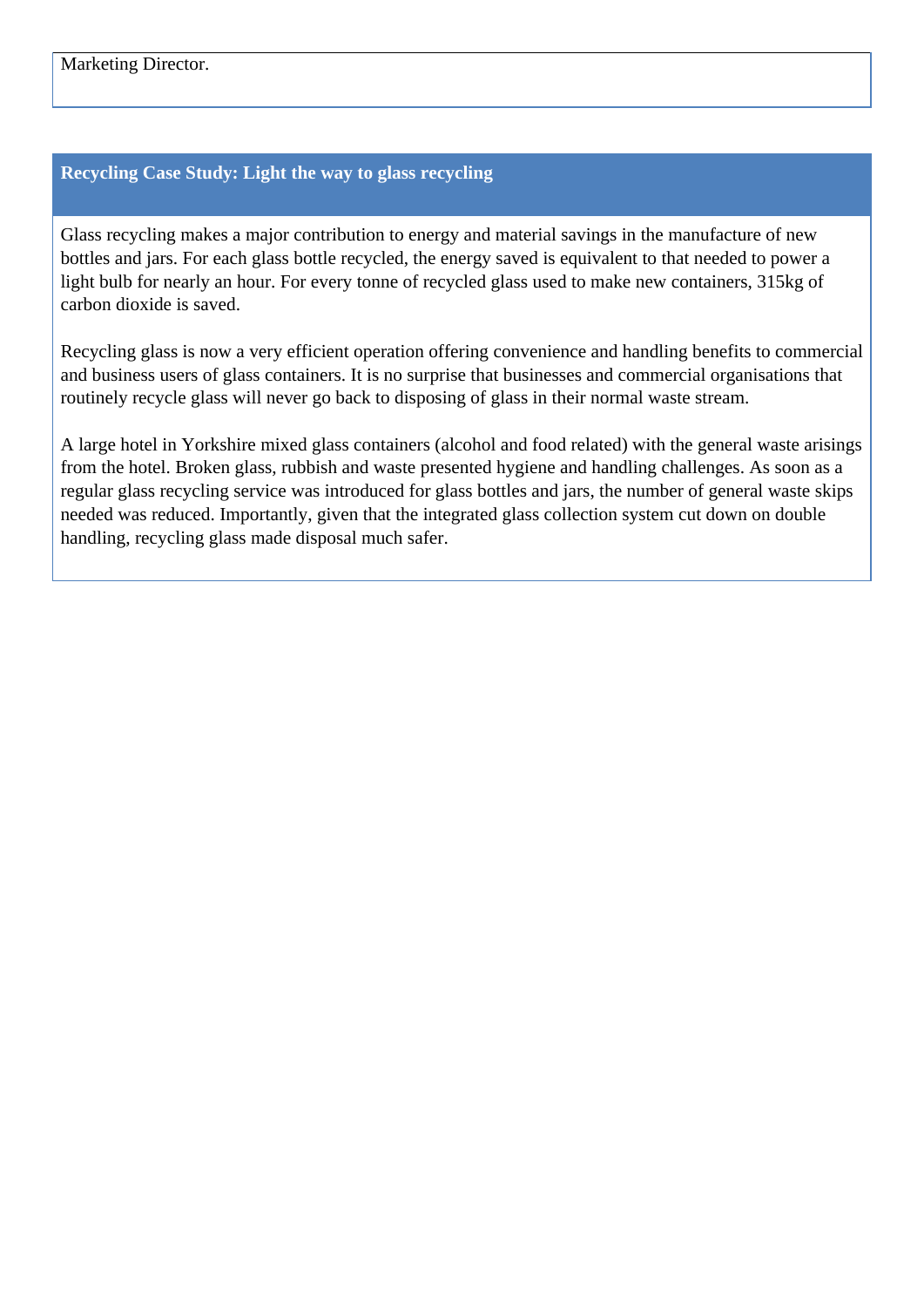## **Metals**

Industry estimates that 15 million tonnes of metal waste are produced annually in the UK. Of this, over 13 million tonnes are recovered and recycled. In 2008, 34.6% of aluminium packaging and 61.7% of steel packaging were recovered or recycled.

Most waste metal arising from households is in the form of packaging (cans for food, pet food and beverages), white goods (washing machines, refrigerators, cookers, etc) and brown goods (televisions and video players etc). Waste metal from such sources accounted for 4.3% of municipal waste in England in 2006/2007, or 1.2 million tonnes.

### **Waste hierarchy options for metals**

### *Prevention*

- Lean production and product lightweighting can prevent metal waste being produced.
- The second-hand market for vehicles is well established and provides a market for unwanted vehicles that are still functional.
- Businesses can reuse intermediate bulk packaging rather than sending it for disposal.

### *Preparation for reuse*

- Opportunities are available for metals to be reused by businesses (e.g. reconditioning drums, containers, and machinery).
- The reconditioning of intermediate bulk containers (IBCs) has a well established and effective international infrastructure for ensuring the reuse over multiple cycles. This is supported in international law through regulations governing the manufacture, testing, filling, carriage and reconditioning methods for IBCs.
- The Industrial Packaging Association provides a list of businesses that manufacture and recondition bulk containers (http://www.theipa.co.uk/download/members.pdf).

### *Recycling*

- The British Metals Recycling Association Provides a directory of metal recyclers.
- Collect more primary packaging metals by promoting recycling at work (advice is available from [www.alupro.org.uk](http://www.alupro.org.uk/) and [www.cspr.co.uk](http://www.cspr.co.uk/) ).

### *Other recovery*

We are not aware of any other recovery options for waste metals.

### *Disposal*

• Most waste metal has a value for reuse or recycling. However, where it is not possible to segregate metals for reuse or recycling, ensure you follow your duty of care responsibilities to manage waste correctly to enable its safe recovery or disposal without harming the environment.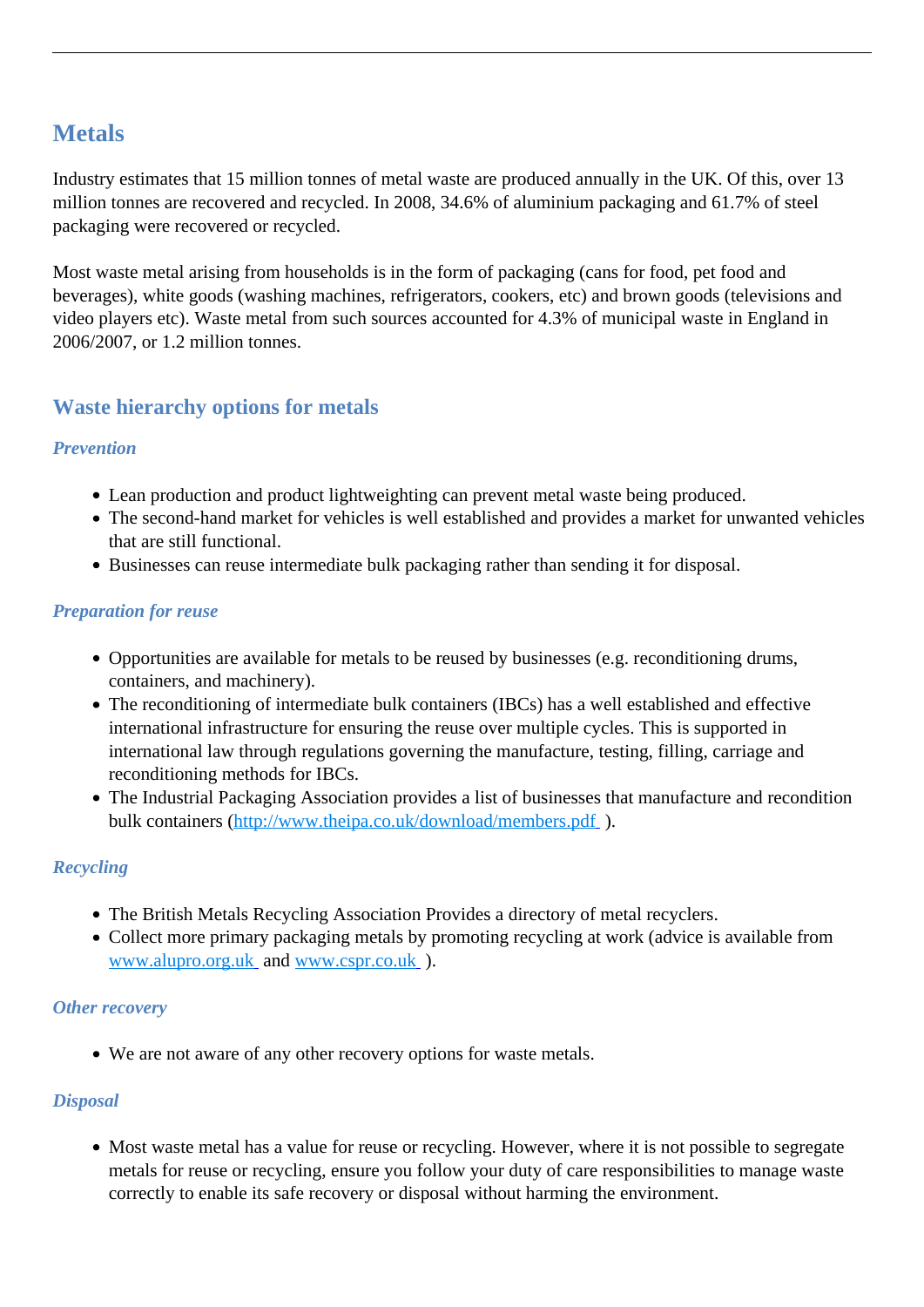### **Benefits of applying the waste hierarchy for metals**

**Prevention:** Metals require significant quantities of energy and raw materials in their extraction and manufacture. This varies enormously for different types of metal. For example, avoiding producing 1 tonne of virgin aluminium metal could avoid over 10 tonnes of carbon dioxide equivalent  $(CO<sub>2</sub>e)$  being emitted. It is possible to reduce the need for virgin metals by prolonging the life of products and reusing them wherever possible.

**Preparation for reuse:** Reusing metals avoids the environmental impacts associated with their production. Metal products may require refurbishment to make them suitable for reuse.

**Recycling:** The environmental benefits of recycling metals are unequivocal across a range of environmental indicators, including greenhouse gas (GHG) emissions and resource depletion.

**Energy recovery:** No energy can be recovered from waste metals. If they pass through the energy recovery process they can subsequently be extracted from the ash for recycling. However, every effort should be made to remove them from the recovery fraction, either by encouraging greater segregation and recycling, or by sorting before the recovery process.

**Landfill:** Metals may rust in landfill and break down, or may remain in situ. As there is no opportunity to recover value, landfill remains at the bottom of the waste hierarchy.

**Prevention Case Study: Achieving cost savings and environmental benefits through resource efficiency** 

Tube Lines Escalator Services (TLES), a division of Tube Lines, manages a total of 227 escalators on the Jubilee, Northern and Piccadilly underground lines. The reliability and safety of this fleet of escalators are vital to the successful operation of the tube system as a whole. Escalator management includes a statutory inspection of the overall condition of each escalator every 6 and 12 months, planned maintenance and refurbishment.

Historically, the general scope of work performed during escalator refurbishment resulted in the replacement of components that were still in good working order. TLES introduced a pre-start inspection prior to any planned maintenance activity to determine exactly what needed to be replaced. All required items were procured and stored at the depot for delivery to the stations when needed. Now, components in good working order are no longer replaced and much less waste is produced.

Discussions with manufacturers resulted in the supplier of escalator steps taking back used steps from refurbishment projects. Previously, all such materials were recycled as scrap, but now each step is inspected to determine its potential for reuse. If the components are not too badly worn, the supplier is able to steam clean and recover them for reuse. Depending on the proportion that can be reused, the supplier reduces the bill for new steps purchased by TLES. A total of 150 tonnes per year of scrap metal is now reused or recycled.

A similar agreement has been established with suppliers to take back the wooden pallets on which escalator components are delivered. The pallets are either sent straight back or stored at the depot until they can be returned to the supplier. About 4 tonnes per year are sent back for reuse at no cost to TLES.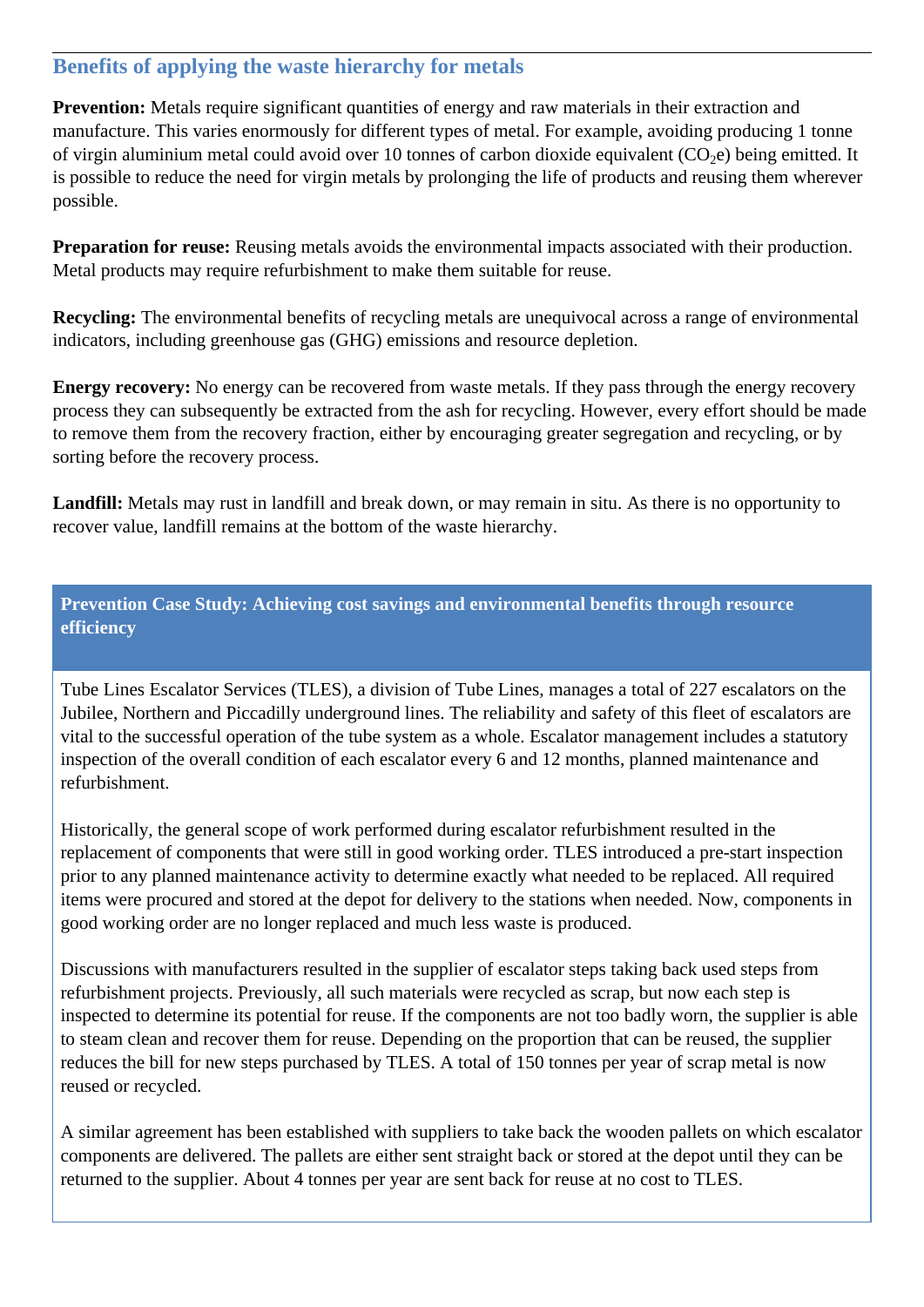#### **Recycling Case Study: Segregating and recycling metals from the oil and gas industry**

Duco Ltd is part of Technip, a large engineering construction company based in France. It manufactures bespoke sub-sea control umbilical systems for oil and gas facilities.

Duco manufactures and supplies umbilicals and recovers old umbilicals that it then recycles. The recovered umbilicals are a combination of many different waste streams, some of which are very valuable. Nylon, for example, is worth as much as £600,000 a tonne, but it can be very difficult to extract. Before any materials from redundant umbilicals can be recycled, they must first be cut into manageable lengths.

Duco has had to look very carefully at its methods of cutting up the umbilicals. In the early years, it used Stihl saws, but this was very time consuming; it could take employees a few weeks to cut up 500 metres of umbilical, which is not a great deal of waste for this industry. However, Duco invested in new equipment and is now able to cut up 500 metres up in a day.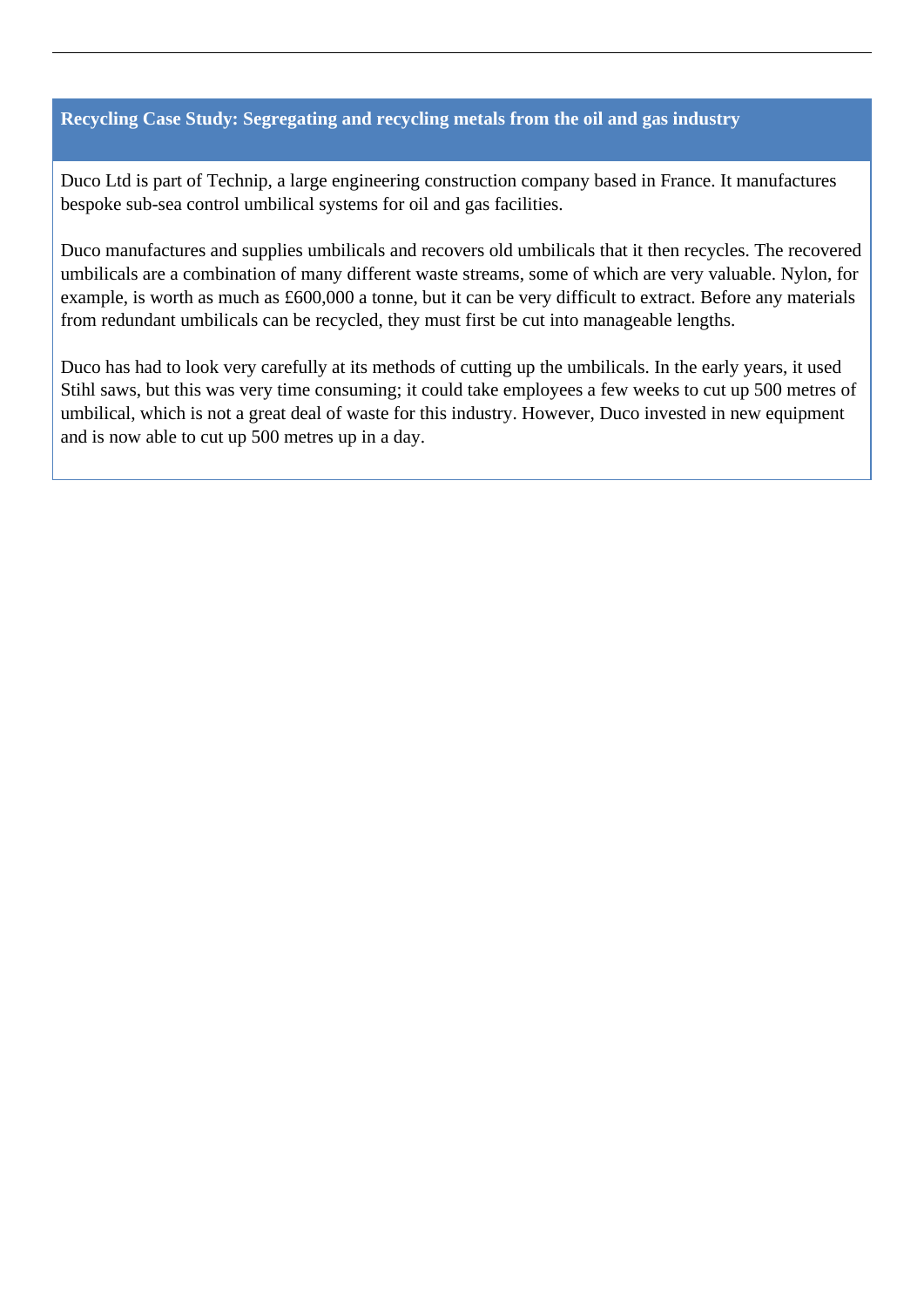# **Plastics**

The UK uses over 5 million tonnes of plastics each year. The major markets are for use in packaging, construction and automotive products, but plastics are also used in furniture, electrical items, toys retail displays, including clothes hangers and agricultural films.

Plastics may be derived from fossil-based oil or from plant materials (biopolymers). Biopolymers can have the same characteristics as conventional polymers or can be made in such a way that they biodegrade at the end of their life. Although there has been an increase in the use of bioplastics, it is estimated that they still account for under 5% of plastics used in packaging.

'Oxo-degradable' plastics are made of fossil fuel and contain additives that allow them to degrade faster than conventional plastics. They are not suitable for composting and may not be suitable for conventional recycling.

### **Waste hierarchy options for plastics**

### *Prevention*

- Consider design options to reduce the amount of material in products.
- Review opportunities to use returnable transit packaging (e.g. crates, sleeves) or refillable packaging, rather than single-trip packaging. Think about transport distances, the number of uses, loss rate and cleaning requirements, to make sure this does make environmental sense compared with single-use alternatives.
- Reduce the quantity of plastics in products through design improvements such as lightweighting.
- Reduce the quantity of waste plastics through more efficient procurement, materials management and manufacturing processes.

### *Preparation for reuse*

- The reconditioning of intermediate bulk containers (IBCs) has a well established and effective international infrastructure for ensuring the reuse over multiple cycles. This is supported in international law through regulations governing the manufacture, testing, filling, carriage and reconditioning methods for IBCs.
- The Industrial Packaging Association provides a list of businesses which manufacture and recondition bulk containers ( [www.theipa.co.uk/download/members.pdf](http://www.theipa.co.uk/download/members.pdf) ).

### *Recycling*

- To maximise the environmental benefits of a recycling scheme, the system should deliver plastics with low levels of contamination to allow ready sorting of polymers.
- Consider the use of bailers to reduce the volume of plastics that need to be stored on site, the transportation costs and also the frequency of collections required.
- Uncontaminated plastics from the building and construction sector (which accounts for 23% of the plastics market) can be readily recycled.
- Contaminated plastics can be suitable for recycling after additional processing.
- Recycling facilities for PVC waste from construction and demolition can be found from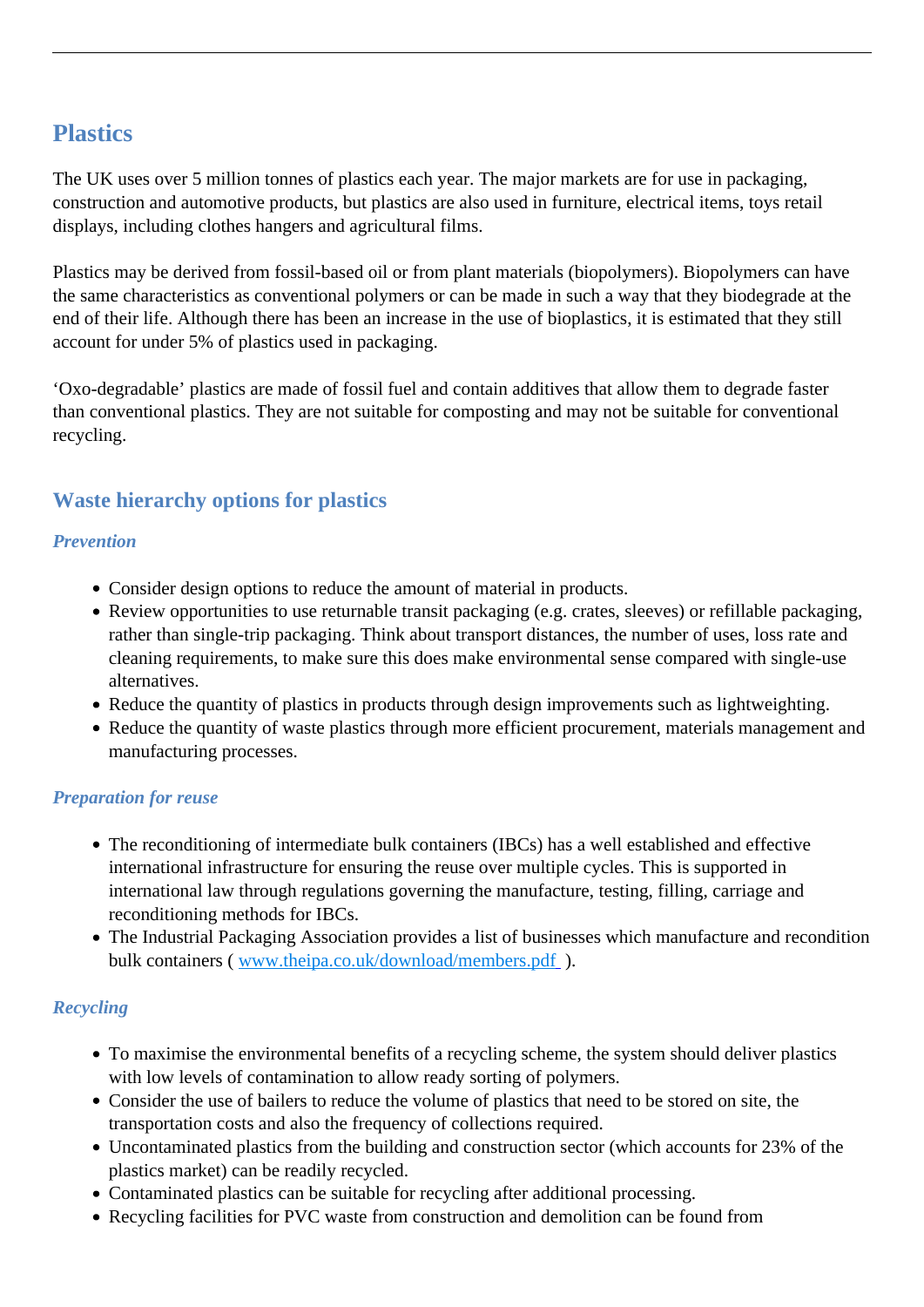#### *Other recovery*

.

Where plastics cannot be recycled (perhaps due to difficulties in segregating waste), it may be possible to send them for use in energy-recovery operations.

#### *Disposal*

- Ensure you follow your duty of care responsibilities to manage waste correctly to enable its safe recovery or disposal without harming the environment.
- If you produce loose plastic packaging such as shrink wrap, plastic ties or plastic bags, that cannot be handled by any of the options outlined above consider using a compactor or bailer to reduce the volume of waste you send to disposal, hence reducing the frequency of collections required.

### **Benefits of applying the waste hierarchy for plastics**

**Prevention:** Taking into account the whole system (including collection, sorting and cleaning of plastics) prevention provides environmental benefits due to the avoidance of using raw materials and energy required to manufacture new plastics.

**Preparation for reuse:** Preparing plastics waste for reuse provides environmental benefits through avoided raw material and energy use in the manufacturing process

**Recycling:** Plastics collected for recycling are sent to a variety of markets. There is a growing domestic market for products made from recycled plastic, including closed-loop applications such as bottles. Plastics are also sent abroad for recycling; the environmental benefits of this vastly outweigh the transport impacts. Recycling plastics avoids a significant amount of raw materials and energy use and reduces greenhouse gas (GHG) emissions, even when transport is taken into account. The exact impacts depend on the material being replaced and the relative life of the alternative product. Some plastics made from bio-based materials may also be suitable for recycling, although the quantity on the market is not understood to be high enough to allow economic recycling.

**Other recovery:** Plastics have a high calorific value relative to other wastes, so they can generate a large amount of energy when combusted, gasified or pyrolysed. However, when plastics are made from fossil fuels (i.e. oil), the GHG emissions from recovering energy are far higher than any other waste management technique for plastics. When sent to energy recovery, bio-based plastics substitute for fossil fuels, leading to environmental benefits over landfill. Some bio-based plastics may be suitable for anaerobic digestion, but this will depend on the specific characteristics of the polymer.

**Disposal:** Conventional plastics will degrade very slowly, if at all, in landfill conditions. However, they are lost to the resource economy and take up landfill space. In terms of GHG emissions, sending plastics to landfill is preferable to conventional energy recovery, but is less preferable in terms of all other environmental indicators commonly considered in life-cycle assessment. Overall, disposal remains the bottom of the waste hierarchy.

Plastics that are designed to degrade may or may not break down in landfill depending on their properties and the landfill conditions. There is a lack of research into this at present, but if the materials do decompose they are likely to lead to emissions of methane. A proportion of this is captured for energy recovery, but much also escapes into the atmosphere.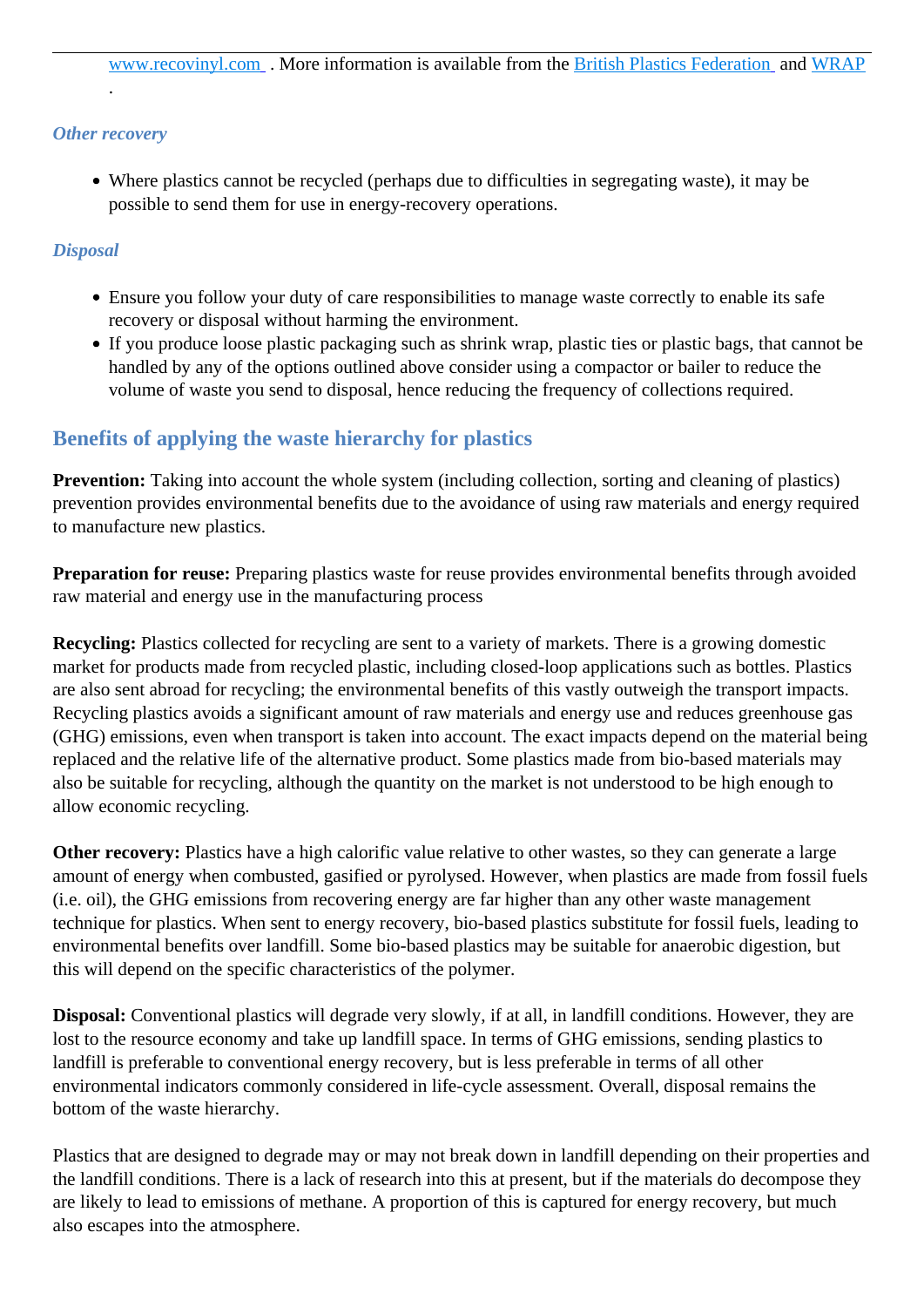#### **Prevention Case Study: Computer controlled frame cutting reduces waste**

Yorkshire Window Company Limited is a manufacturer of UPVC windows, doors and conservatories. It is a family-run business that employs over 200 people at its site near Rotherham. The company is ISO 14001 certified and is working towards EMAS certification. Implementing resource efficiency projects has enabled the company to optimise the production process to minimise waste generation and improve efficiency.

The PVC used to manufacture window frames is bought in standard 6-metre lengths, which must be cut in varying lengths at 45°. The company uses a computer-controlled system that determines the order of cutting. Wastage from each length is now around 1%, avoiding disposal costs of around £9,500/year.

#### **Recycling Case Study: Using recycled content in plastic packaging**

A WRAP project that demonstrates that recycled PET (rPET) can be successfully used in the production of new retail packaging. Product trials were carried out with Coca-Cola Enterprises, Marks and Spencer (M&S) and Boots - in conjunction with plastic recycling specialist Closed Loop London - covering sourcing, production, processing and testing, as well as consumer acceptance. The trials showed that it is perfectly possible to package food, beverages and beauty products in containers containing up to 50% of recycled material without compromising performance, storage stability or visual appeal. The ultimate measure of the project's success is that both M&S and Boots are now widely using rPET in their product lines and Coca-Cola are planning to carry out further trials using rPET. Coca-Cola trials showed that using r-PET reduced the amount of energy needed for bottle manufacture compared to virgin resin, offering a small saving in electricity costs. rPET can be more expensive if bought in small quantities, but once economies of scale arise, the cost of rPET is comparable to virgin PET. Using rPET could present a means of managing fluctuating resin costs.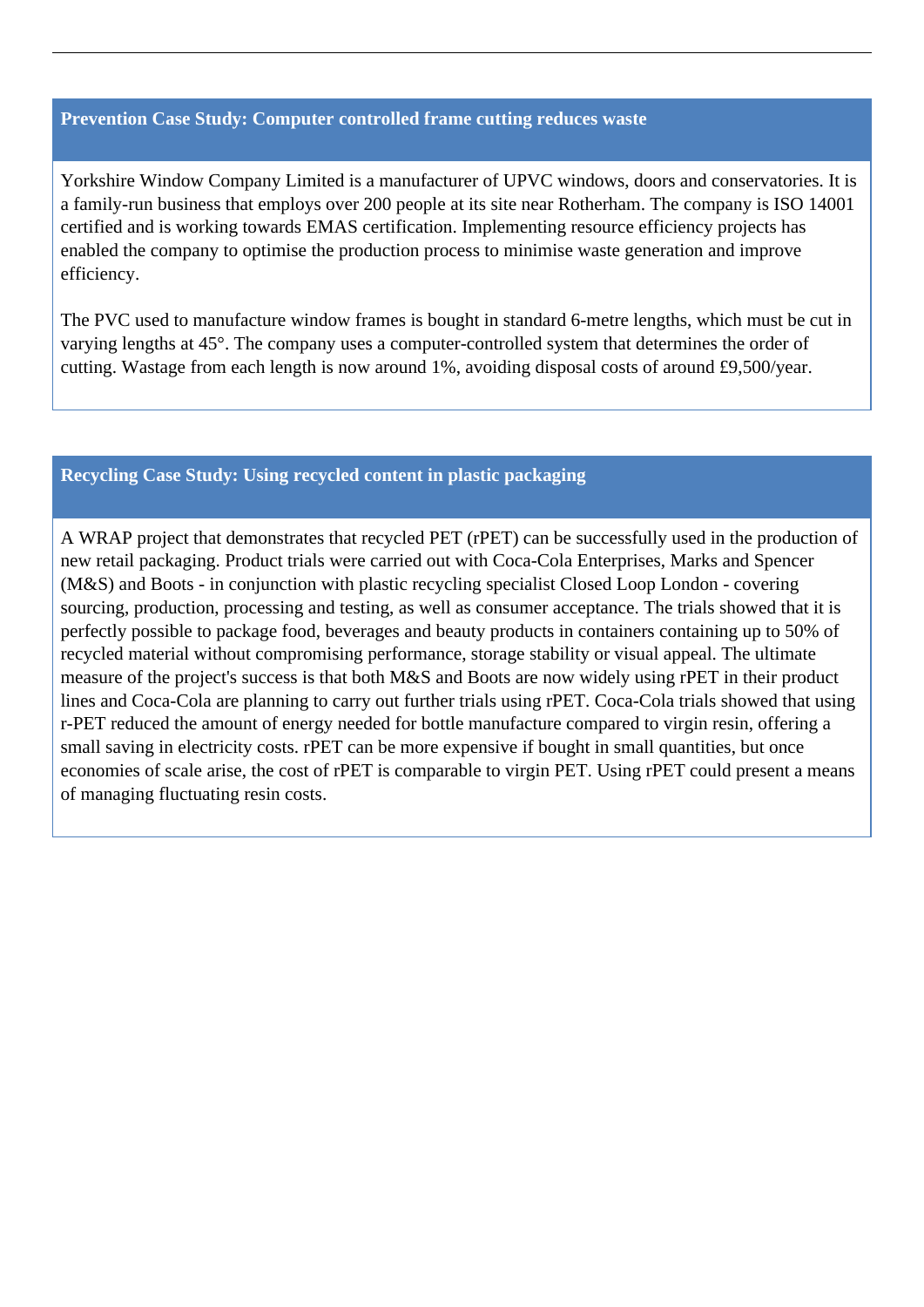# **Waste Electrical and Electronic Equipment (WEEE)**

Environment Agency figures for 2009 show that 1.54 million tonnes of electronic and electrical equipment (EEE) were bought by householders and businesses. Of this, about 20% was purchased by businesses.

Metals are, by far, the largest component of WEEE. Plastics, metals/plastics mixtures and glass from screens are the next largest groups.

The hazardous components that can arise in some WEEE require specific waste treatment. For example, cathode ray tubes in televisions, monitors and flat panel displays require specialist treatment. These hazardous components should be removed from the WEEE and treated separately. The remainder can then be recycled through the normal channels.

### **Waste hierarchy options for WEEE**

### *Prevention*

- Retain and use items for longer.
- Sell or donate unwanted items.
- Purchase second-hand items.
- Lease rather than purchase electrical equipment.

### *Preparing for reuse*

- Arrange for WEEE to be collected and refurbished and/or resold.
- There is a thriving market for reconditioned large appliances and IT equipment.

### *Recycling*

Segregate and arrange recycling of all WEEE.

### *Other recovery*

Ensure that your WEEE contractor is reputable and removes recyclable components from WEEE before sending the residual combustible waste for energy recovery.

### *Disposal*

- Only dispose of any residual waste from WEEE that cannot be reused, recycled or recovered.
- Ensure you follow your duty of care responsibilities to manage waste correctly to enable its safe recovery or disposal without harming the environment.

### **Benefits of applying the waste hierarchy for WEEE**

**Prevention:** Research to be published by WRAP shows that, for some items (e.g. mobile phones, drills, cameras, strimmers, and some small kitchen and personal care products), the impact of production is far greater than their in-use energy consumption.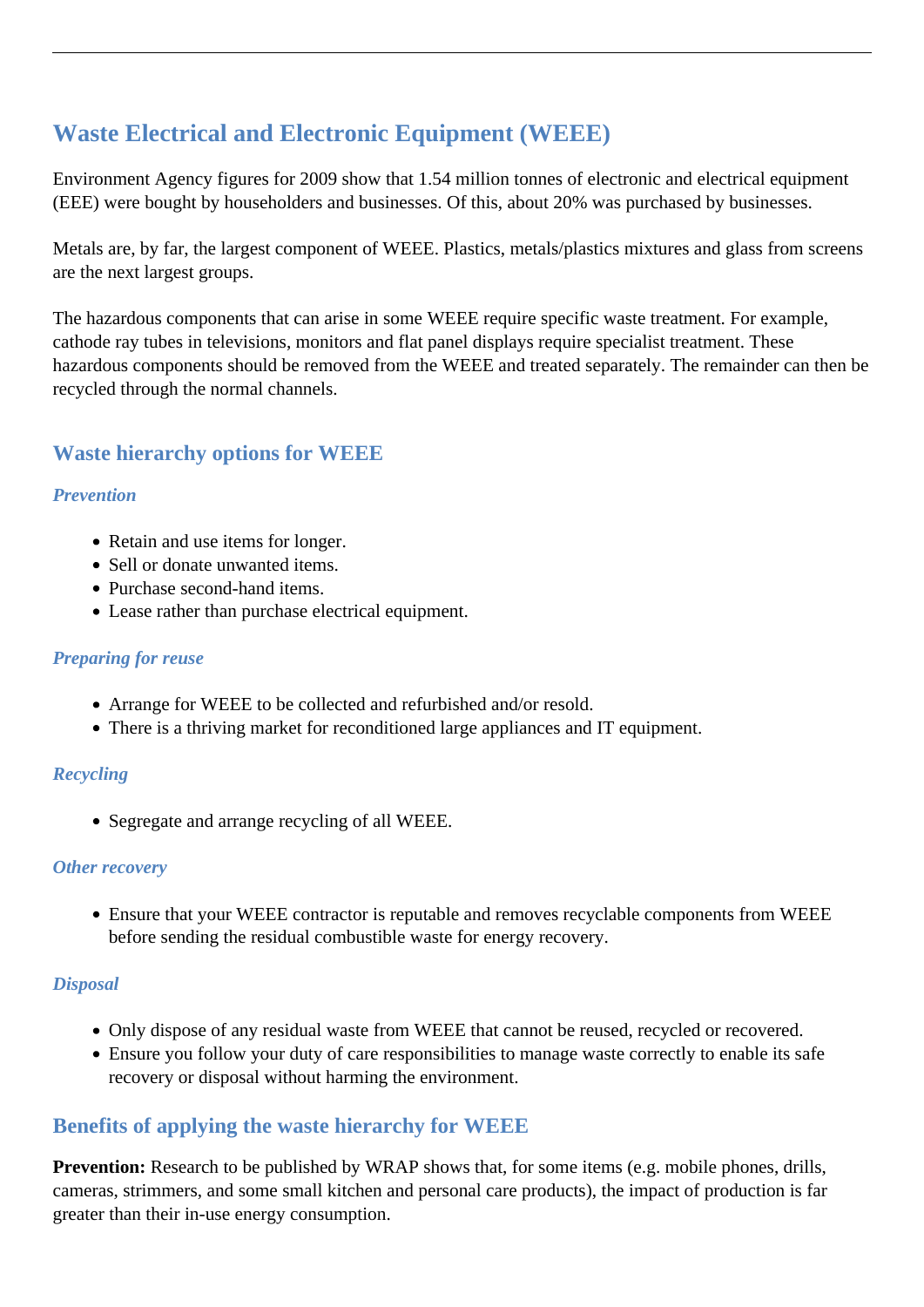The Department for Energy, Food and Rural Affairs (Defra) is working on a series of projects to encourage manufacturers to design products that last longer and can be repaired more easily. WRAP is due to publish further research that informs the debate on when it is appropriate to repair or reuse certain items rather than replace them.

**Preparing for reuse:** Repair and refurbishment avoid the environmental impacts of manufacturing new goods. Although 59% of office machinery and computers disposed of by businesses are reusable without repair, some may need refurbishing and/or upgrading. A WEEE reuse standard is being developed by the WEEE Advisory Body. Meanwhile, people can have WEEE they want to sell or buy tested for electrical safety through portable appliance testing (PAT). For more information and a directory of service providers, see www.pat-testing.info/. Defra is working on a series of projects to encourage manufacturers to design products that last longer and can be repaired more easily.

To maximise activities that prepare WEEE for reuse, collection methods must avoid (further) damage to the equipment. Good practice guidance on the collection and treatment of WEEE is available from WRAP.

If you allow contractors access to WEEE for the purposes of refurbishment (or recycling), you must satisfy yourself that they operate legally and, in particular, that WEEE is not exported illegally outside the Organisation for Economic Co-operation and Development (OECD).

**Recycling:** Even when the environmental impacts of collecting and reprocessing are considered, WEEE recycling proves to be clearly advantageous from an environmental perspective compared with incineration or landfill. This is because the benefits of recycling the metallic and uncontaminated plastic fractions of WEEE outweigh the impacts of the recycling process, in terms of greenhouse gas emissions and resource depletion.

Recent demonstration work has shown a 50% to 75% reduction in emissions from using recycled WEEE plastics rather than virgin plastics. In addition, it is estimated that only 1% of 'speciality' metals (or 'rare and precious metals') used in electronics are recycled. Research by the United Nations Environment Programme suggests that microchip manufacturers use more than 60 of these metals, with demand for indium, for example, expected to double by 2020. Recycling these metals is between 2 and 10 times more energy efficient than smelting the metals form virgin ores (which are also to be found in very few places on Earth).

**Other recovery:** Once the metal fraction, printed circuit boards and high-quality plastic fractions have been taken out for recycling, incineration with energy recovery is preferable for the residual combustible waste from WEEE. Any hazard associated with the material will require consideration before sending this material for further recovery.

The hazardous components of WEEE call for specific waste treatment and are not covered in this guidance. They will be covered in the guidance that will follow the Strategy for Hazardous Waste Management in England.

**Disposal:** Landfill is the waste management method of last resort for WEEE and should be avoided.

**Prevention Case Study: Reducing cost and improving functionality at Varian Medical Systems UK Ltd** 

Varian Medical Systems opted for the sustainable redesign of its radiotherapy simulator collimator unit and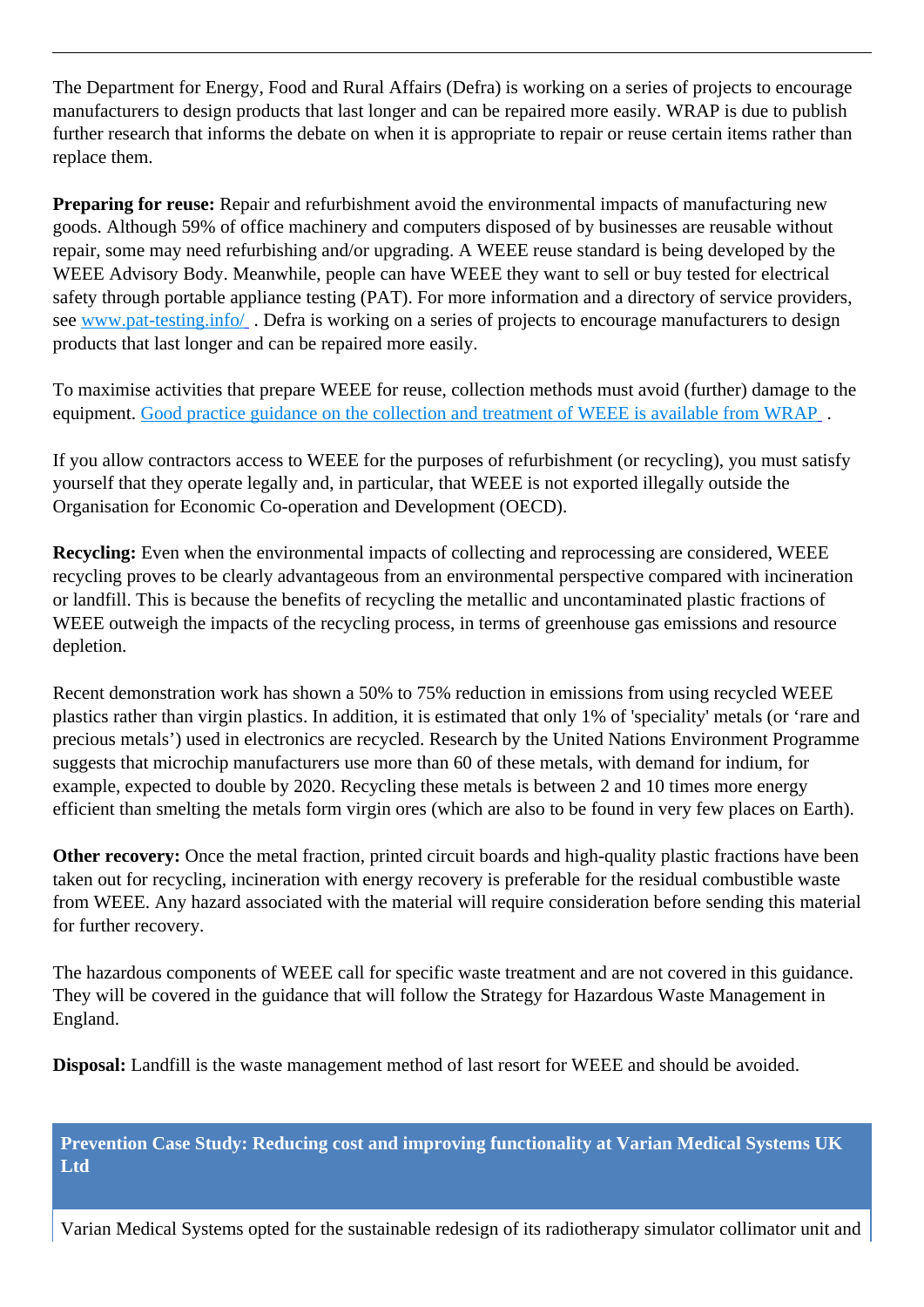is now achieving £162,000/year in components and materials cost savings, a 65% reduction in the number of components used per collimator, a reduction of 29% in the number of fasteners and a 27% reduction in assembly time, and easier equipment disassembly for recovery and recycling.

**"The sustainable product design approach has proved to be a real eye-opener, taking away preconceptions and resulting in products with significant cost savings and better functionality."** John Peel, Business Development Director, Varian Medical Systems UK Ltd.

### **Recycling Case Study: Motorola mobile phone**

The Moto W233 Renew handset is made from recycled plastic water bottles. The opportunities for using recycled plastic to manufacture new electrical products has been realised in this handset, which has been designed for hand disassembly (the battery, casing, mother board and display can be separated in 10 seconds).

Product facts: casing made from 25% recycled plastic (polycarbonate from 5-gallon water bottles used in businesses), casing 100% recyclable (can be recycled), uses 20% less energy to manufacture compared with using virgin plastic, lightweight (average phone weighs 130g), packaging size reduced by 22%, box and print uses 100% recycled materials, designed for disassembly.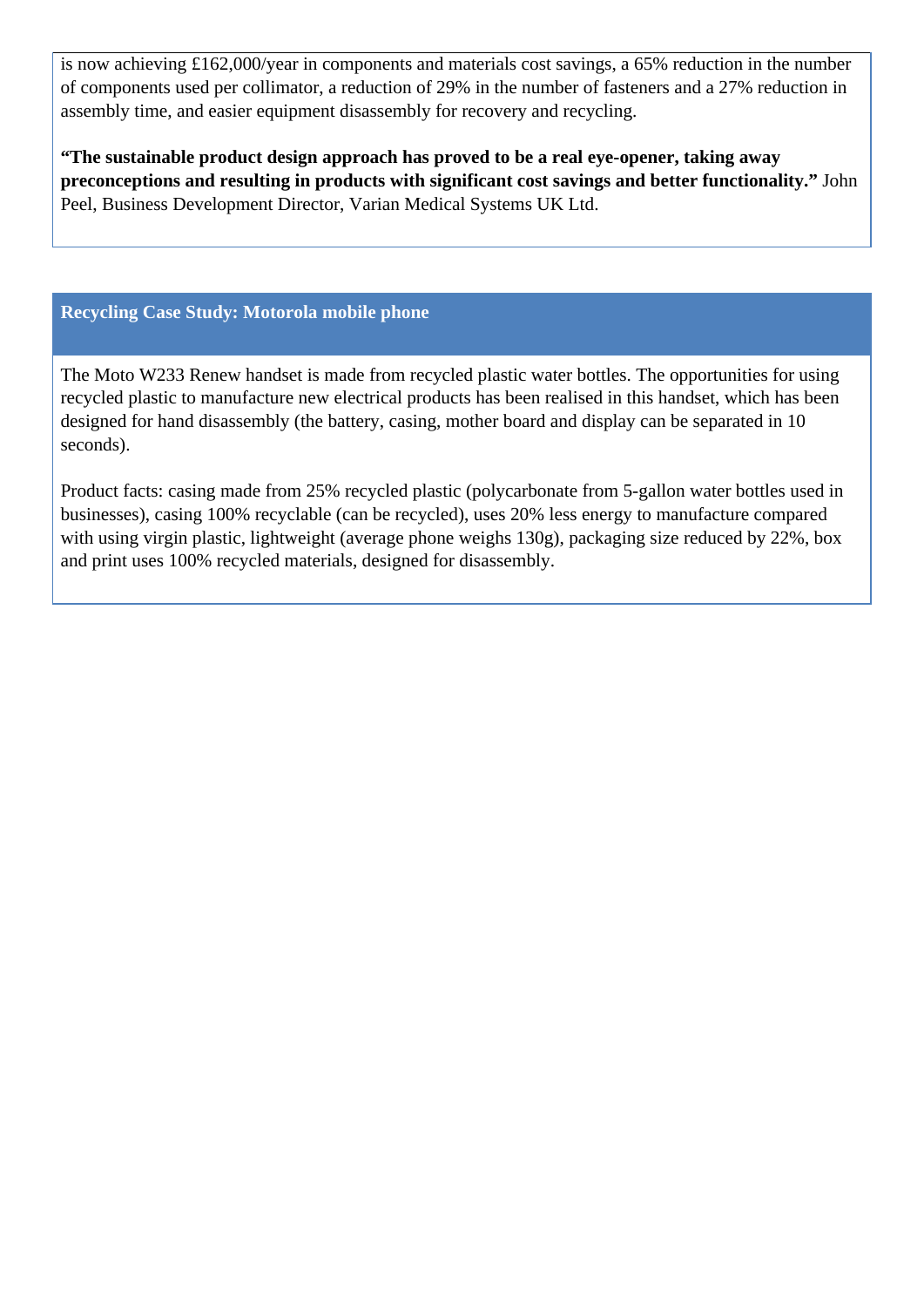## **Food**

Of the estimated 18 to 20 million tonnes of food waste created in the UK each year, around 8.3 million tonnes comes from households and a further 5 million tomes is lost in the supply chain. The majority of this is still sent to landfill, where it breaks down and releases methane which has a global warming potential **21 times** that of  $CO<sub>2</sub>$ .

### **Waste hierarchy options for food**

### *Prevention*

- 'Love Food Hate Waste' is a UK-wide campaign that provides information and advice on how to reduce food waste through its website, media campaigning and events. Businesses can partner with this campaign. For further information, visit [www.wrap.org.uk/love\\_food\\_hate\\_waste/partners](http://www.wrap.org.uk/love_food_hate_waste/partners) .
- Consider donating unwanted good-quality edible food, that would otherwise be wasted, to organisations such as FareShare, which distribute surplus 'fit-for-purpose' product from the food and drink industry to organisations working with disadvantaged people. For further information visit [www.fareshare.org.uk](http://www.fareshare.org.uk/)

### *Preparing for reuse*

We are not currently aware of any economically viable options for preparing food waste for reuse.

### *Other recovery*

- Businesses that are considering using or investing in anaerobic digestion can find advice at [www.biogas-info.co.uk](http://www.biogas-info.co.uk/) . The option of anaerobic digestion should be considered before other recycling and recovery options for food waste.
- Food waste can be used in energy-from-waste plant, which reduces the need for fossil-fuel-generated energy.
- Edible foods that go to rendering plants for authorised uses, such as the manufacture of pet food, is also a form of recovery.
- Waste oils from restaurants and catering facilities can be turned into biofuels.

### *Recycling*

- Where food waste is contaminated with packaging, it is, in some cases, possible to use depackaging equipment to segregate the waste, which enables segregation for recycling. WRAP's [Review of Food](http://www.wrap.org.uk/downloads/Food_waste_depackaging_equipment_FINAL_REPORT_April_09.e8e53f38.6989.pdf) [Waste Depackaging Equipment](http://www.wrap.org.uk/downloads/Food_waste_depackaging_equipment_FINAL_REPORT_April_09.e8e53f38.6989.pdf) report provides further information on the equipment available.
- Businesses that are considering sending food waste for composting (or anaerobic digestion) can find basic information and further pointers on [Business Link](http://www.businesslink.gov.uk/bdotg/action/detail?itemId=1083598646&type=RESOURCES) .

### *Disposal*

Ensure you follow your duty-of-care responsibilities to manage waste correctly to enable its safe recovery or disposal without harming the environment.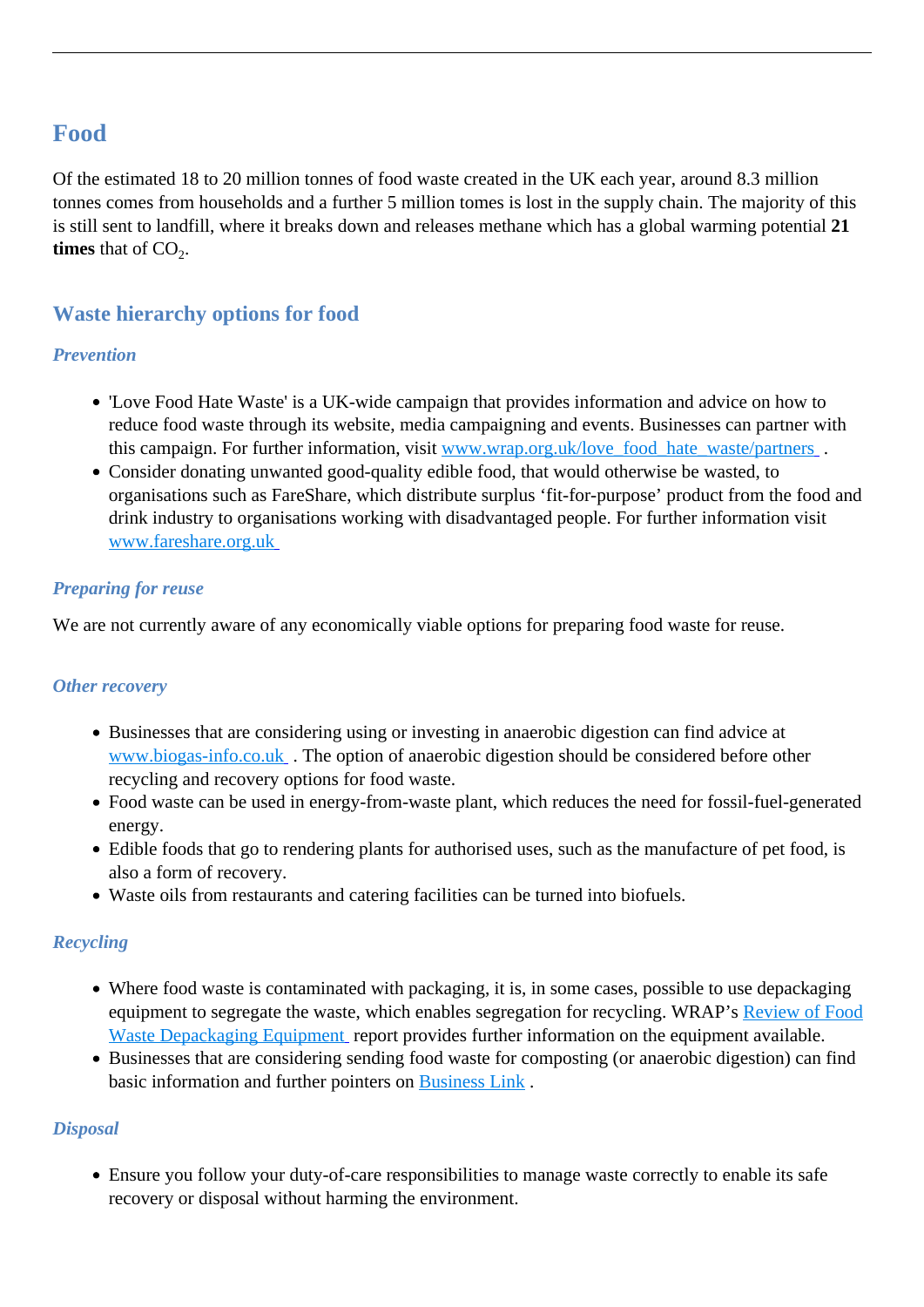**Please note that food waste must be treated in accordance with the relevant legislation. Visit** [www.netregs.gov.uk](http://www.netregs.gov.uk/) **to find out more.**

### **Benefits of applying the waste hierarchy for food**

**Prevention:** Wasting food, wastes the resources that have gone into growing, processing and transporting that food. On average, preventing 1 tonne of food waste avoids over 4 tonnes  $CO_2$  equivalent. Preventing food waste saves far more than any of the options for managing this waste.

**Preparing for reuse:** We are not aware of any preparing for reuse options for waste food.

**Other recovery:** Options for treating food waste include, in order of environmental benefit, anaerobic digestion, composting (in-vessel or home/local composting) and incineration with energy recovery. In this case, a recovery option (Anaerobic digestion) is better in environmental terms than a recycling option (composting). This is a departure from the normal order of the waste hierarchy shown previously in Figure 1.

During anaerobic digestion, food waste is microbiologically broken down in enclosed containers in the near absence of oxygen. The outputs produced are:

- **digestate** which can be used instead of fertilisers that are produced using fossil fuels; and
- **gas**  which can be used for vehicle fuel, heating, electricity generation, fuel for combined heat and power plant or refined and directly injected into the gas grid.

The combination of both outputs means that anaerobic digestion is environmentally preferable to composting and is the best available treatment option for food waste.

**Recycling:** In addition to commercial composting, small to medium-scale composting may be carried out by voluntary, community and environmental organisations, and social enterprises, which collect and compost food and garden waste from local houses and businesses. The Community Composting Network is the overarching body for voluntary, non-governmental organisation and community composters ( [www.communitycompost.org](http://www.communitycompost.org/) ).

In-vessel composting (IVC) is the only type of composting that is legal for commercial food waste that has come into contact with animal products. Where businesses process vegetables only or where they have, for example, a dedicated vegetable processing line with a strict Hazard Analysis Critical Control Point (HACCP) agreed with the local authority to guarantee complete separation from all products of animal origin, can this food waste be composted in the open air.

**Other recovery:** Food waste is combustible and, as a renewable material, it can replace the burning of fossil fuels when energy is recovered. Even in incineration facilities where only electricity (and not heat) is produced, combustion offers some environmental benefit.

Segregated and non-segregated food waste may also be a suitable feedstock for the production of renewable transport biofuels, renewable heat power and/or renewable chemicals through advanced biofuels and biorefinery technologies. These can often provide greenhouse gas savings and reduce demand for resources.

Rendering is a treatment process through which food waste and other animal by-products are 'cooked' at high temperature, sometimes under pressure, to remove moisture and until the fat (tallow) can be separated from the protein material. Tallow can be used to produce tyres and paint, fertilisers, fuel and small amounts may also be used in feedstuffs. The protein element can be dried to produce meat and bone meal that can be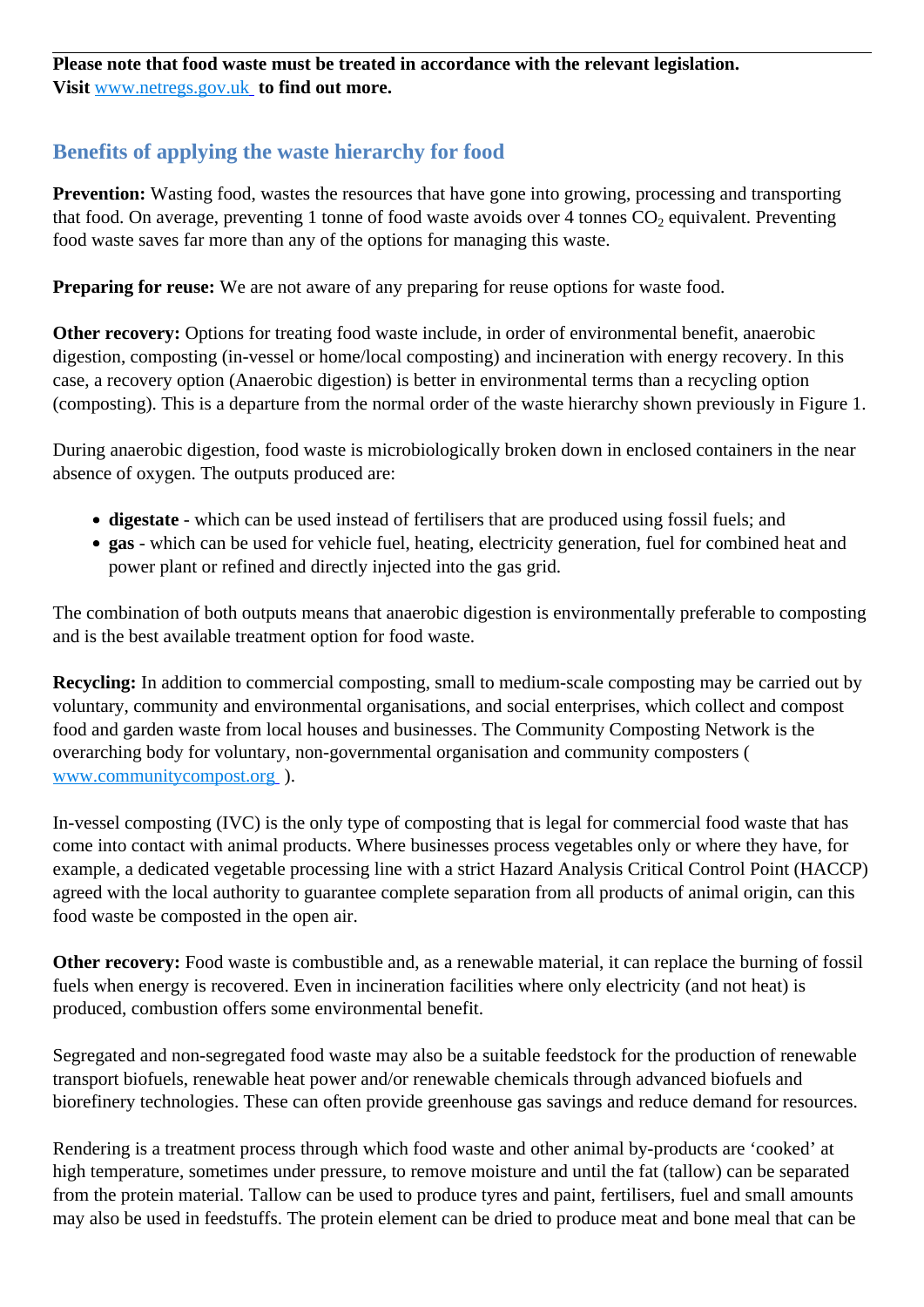used, subject to animal by-product controls, as a protein source in pet food manufacture and as a fuel.

Landspreading of catering food waste is another recovery option, but there is no evidence of its environmental benefits relative to other waste management methods. Please note that food waste must be treated in accordance with the relevant legislation. Landspreading of food waste is subject to the controls regulated by the Environment Agency, and to the requirements of Environmental Permits or exemptions see [www.defra.gov.uk/environment/quality/permitting](http://www.defra.gov.uk/environment/quality/permitting) 

**Disposal:** Food waste should be diverted from landfill wherever possible because it degrades over a short period of time in landfill, which gives rise to methane emissions. Even where methane is captured for flaring or energy recovery, the overall impact is still negative.

### **Prevention Case Study: We'll get less waste pasty (past-he)!**

Ginsters is a long-established company, famous for its Cornish pasties, which it has been making for over 40 years. The bakery forms the heart of the business, where about 3.5 million products a week are manufactured.

One initiative that the company implemented to prevent waste was the standardisation of the shapes of products and the raw materials used, for example Ginsters is no longer making different varieties of pastry.

"We reuse the scrap pastry generated through the manufacture of our products in the pastry production for other products. If we have too much variation in the different types of pastry manufacture, we wouldn't be able to reuse that material, it would have to be thrown away. So, by standardising our manufacturing practice, it means that there's a lot more scope for potential reuse of raw materials, which would normally just be thrown away". Mark Bartlett, Environmental Manager, Ginsters.

### **Recycling Case Study: Salad supplier puts food waste to good use**

Sussex-based Natures Way Foods, a member of the Langmead Group, supplies washed and ready-to-eat salad and salad meals to supermarkets and companies in the food service sector. The company carried out a waste review, invested in technology and improved working practices to minimise waste. In the preparation hall, the outer leaves and core of the lettuces are removed and the inner leaves separated. The product then passes to the processing hall where it is washed, dried and put into plastic bags. The salad bags are then sealed and packaged for dispatch.

All green waste from the production process is collected for off-site composting. Although there is a charge for this service (£25,600 in 2005), it is considerably cheaper than disposal to landfill (estimated at £69,600/year) giving an annual saving of £44,000/year. The composted product is used as a soil conditioner on land owned by Langmead Farms and is considered suitable for organic farming. Annual applications have improved water retention, resulting in an improved weight per head of lettuce. Any leftover conditioner is used on wheat stubble for subsequent crops of lettuce.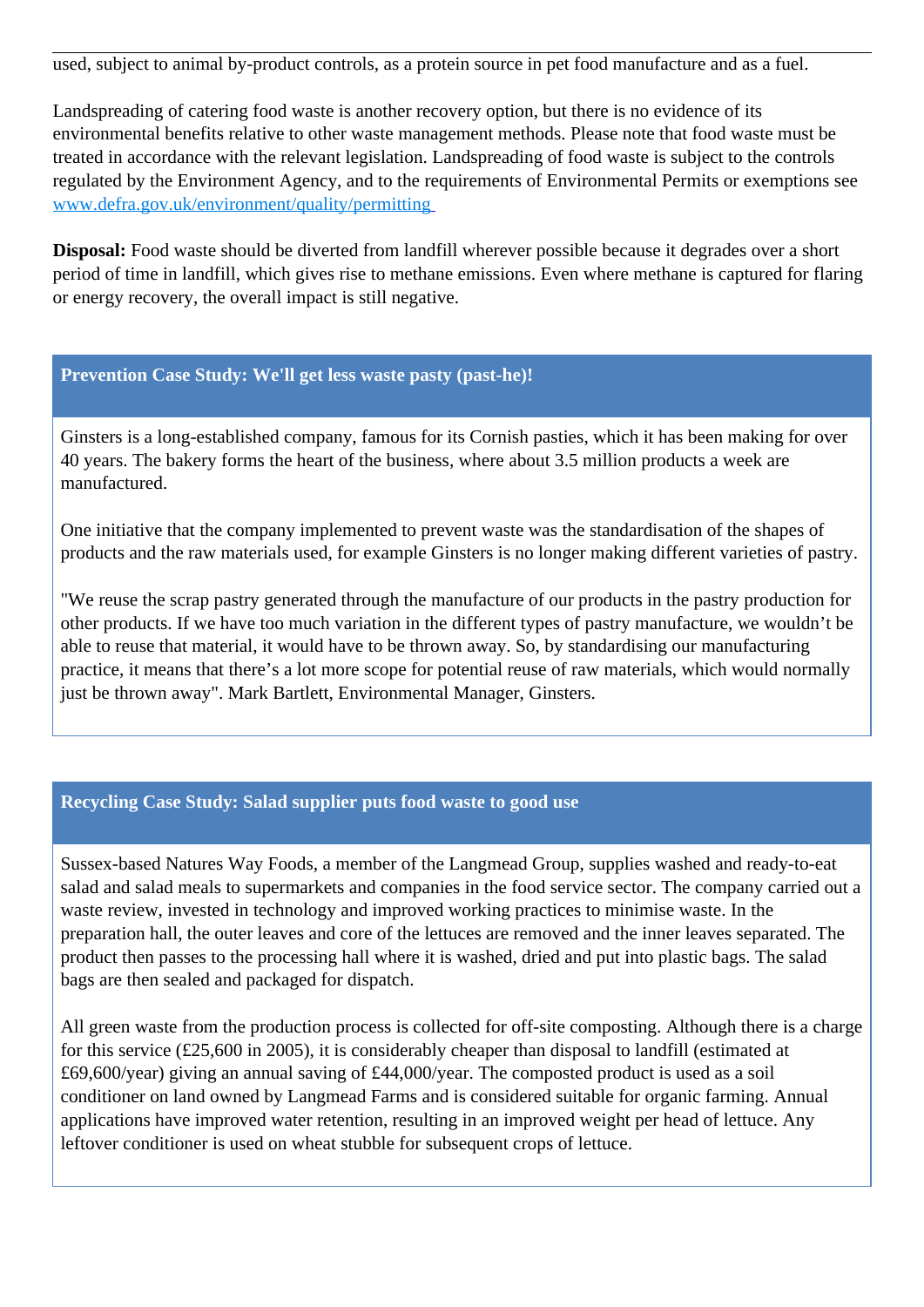# **Part 3 Key Sources of Further Support**

This guide has provided you with a summary of:

- the waste hierarchy;
- why you should follow the waste hierarchy; and
- some examples to help you follow the waste hierarchy.

There is a broad range of organisations that are able to provide further support and/or information.

- The Environment Agency **WRATE** tool is a piece of software that allows businesses and public bodies to calculate the environmental impacts of their systems, including waste management impacts.
- The Environment Agency **Resource Efficiency Appraisal Development** (READ) tools will help you to benchmark how well your business is managing resources such as materials, waste and packaging, and identify the biggest opportunities to improve.
- The **'duty of care' code of practice,** which is a statutory document, explains how all holders, producers, carriers, importers, brokers, dealers and processors of waste can meet the legal duty set out in Environmental Act 1990, section 34 to manage that waste correctly to enable its safe recovery or disposal without harming the environment.
- The Government-funded [Manufacturing Advisory Service \(MAS\)](http://www.mas.bis.gov.uk/) can help manufacturers to enhance their business by improving and streamlining processes to reduce waste, and becoming more energy efficient. Free initial services and grants are available.
- On the WRAP website you will find a range of tools designed to help you identify cost saving opportunities. Click [here](http://www.wrap.org.uk) to find out more.

The key sources of support for the different levels of the waste hierarchy are listed below.

# **Prevention**

- A simple summary of the benefits for all businesses of sustainable waste management, starting with waste prevention, can be found on the **Business Link** website.
- WRAP's **Industrial Symbiosis Programme** (previously provided through NISP) aims to help businesses become more resource efficient by bringing together traditionally separate industries and organisations from all business sectors to foster physical exchange of materials, energy, water and/or by-products together with the shared use of assets, logistics and expertise. Membership of the programme is free. It has a network of 12 regional teams across England, Scotland, Wales and Northern Ireland. Further details can be found at [www.nisp.org.uk](http://www.nisp.org.uk/) .
- Some products are subject to legal eco-design requirements. For example, packaging must be designed to minimise its weight and volume, make sure it can be recovered and contain minimum levels of hazardous substances. More details about these essential requirements can be found at [www.netregs.gov.uk/netregs/63268.aspx](http://www.netregs.gov.uk/netregs/63268.aspx) . This includes links to relevant BSI standards.

# **Preparing for reuse**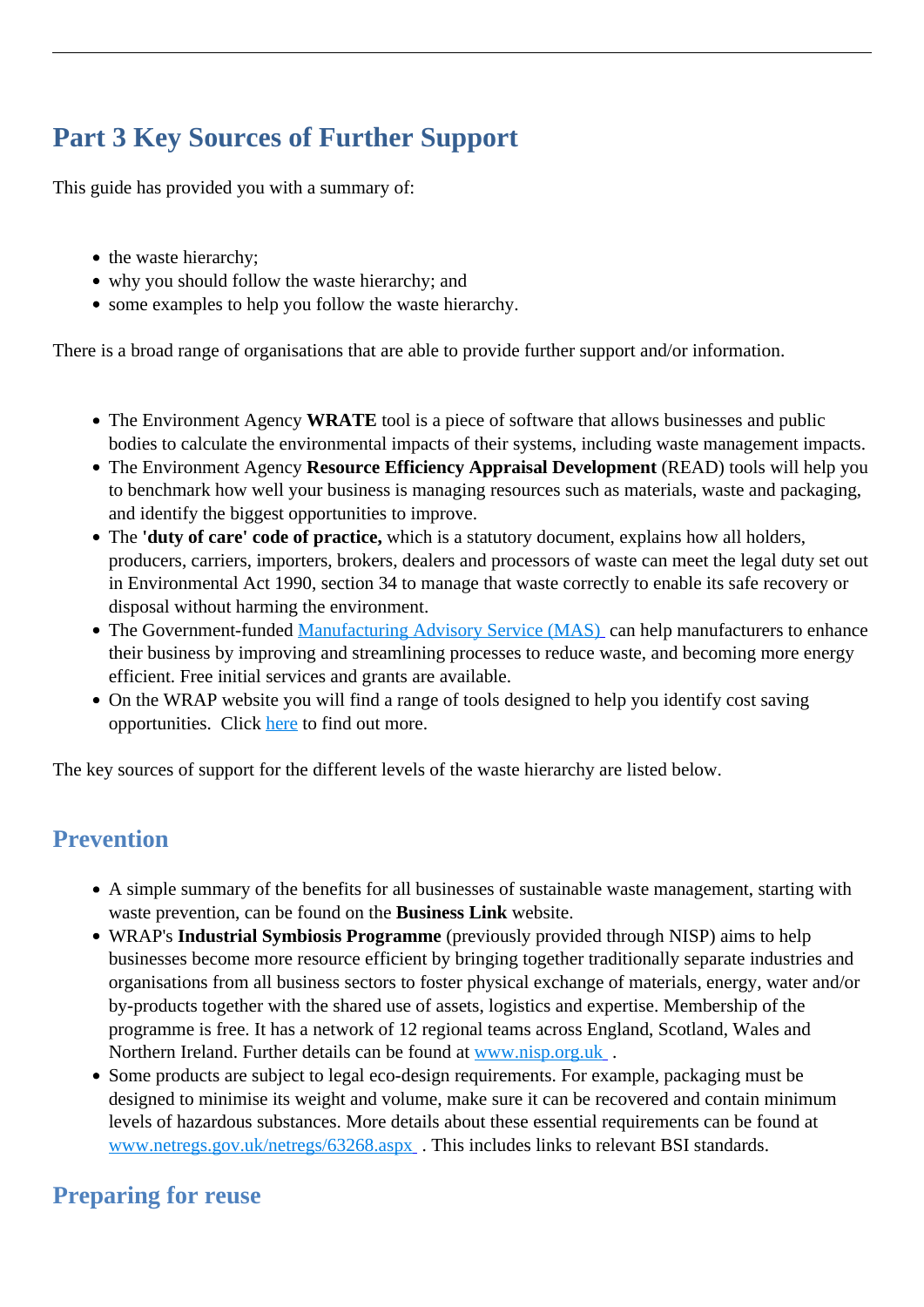- The **Construction Waste Platform** provides practical services and support to the construction industry to become more resource efficient. More information is available at [www.crwplatform.co.uk/conwaste](http://www.crwplatform.co.uk/conwaste) and [www.wrap.org.uk/construction](http://www.wrap.org.uk/construction )
- WRAP's **Programme for Reuse and Remanufacturing** is an online resource aimed at organisations and businesses interested in the reuse and remanufacture of products. Further information is available at [www.remanufacturing.org.uk](http://www.remanufacturing.org.uk/)

# **Recycling**

- WRAP ( [www.wrap.org.uk](http://www.wrap.org.uk) ) has a wealth of information and advice on recycling, for public sector organisations, businesses in various sectors and the general public.
- The [NetRegs Waste Directory](http://www.wastedirectory.org.uk/) offers a search engine that allows businesses to find out where they can recycle different types of waste.

# **Other recovery**

- Information on anaerobic digestion can be found on the biogas portal.
- [The European Recovered Fuel Organisation's web pages](http://erfo.info/Quality.6.0.html) gives details of technologies and quality standards.
- Local authorities and private investors can benefit from financial incentives aiming to increase the supply of renewable energy. Different energy from waste technologies are eligible for varying degrees of [Renewables Obligation Certificates](http://www.decc.gov.uk/media/viewfile.ashx?filepath=what%20we%20do/uk%20energy%20supply/energy%20mix/renewable%20energy/policy/renew_obs/key_stages/ro_consult/file46838.pdf&filetype=4) and [Renewable Transport Fuel Certificates \(RTFCs\)](http://www.decc.gov.uk/media/viewfile.ashx?filepath=what%20we%20do/uk%20energy%20supply/energy%20mix/renewable%20energy/policy/renew_obs/key_stages/ro_consult/file46838.pdf&filetype=4) . The Government also plans to introduce [Renewable Heat Incentives](http://www.decc.gov.uk/en/content/cms/what_we_do/uk_supply/energy_mix/renewable/policy/renewable_heat/incentive/incentive.aspx). This will allow generators of renewable heat to claim financial support for that heat.
- The NetRegs website provides guidance for on [waste management licensing legislation](http://www.netregs.gov.uk/netregs/63492.aspx) for businesses interested in undertaking a waste activity such as composting and anaerobic digestion.

# **Disposal**

- The [Environment Agency](http://www.environment-agency.gov.uk/) can provide guidance on satisfying your [duty of care](http://www.environment-agency.gov.uk/business/topics/waste/40047.aspx) when disposing of waste.
- If you send waste to landfill, read guidance on [treating waste for landfill](http://www.netregs.gov.uk/netregs/63540.aspx) on the NetRegs website. If you want to find where to dispose of (or recycle) waste use the [NetRegs Waste Directory](http://www.wastedirectory.org.uk/) to find licensed recycling and waste disposal sites in your area.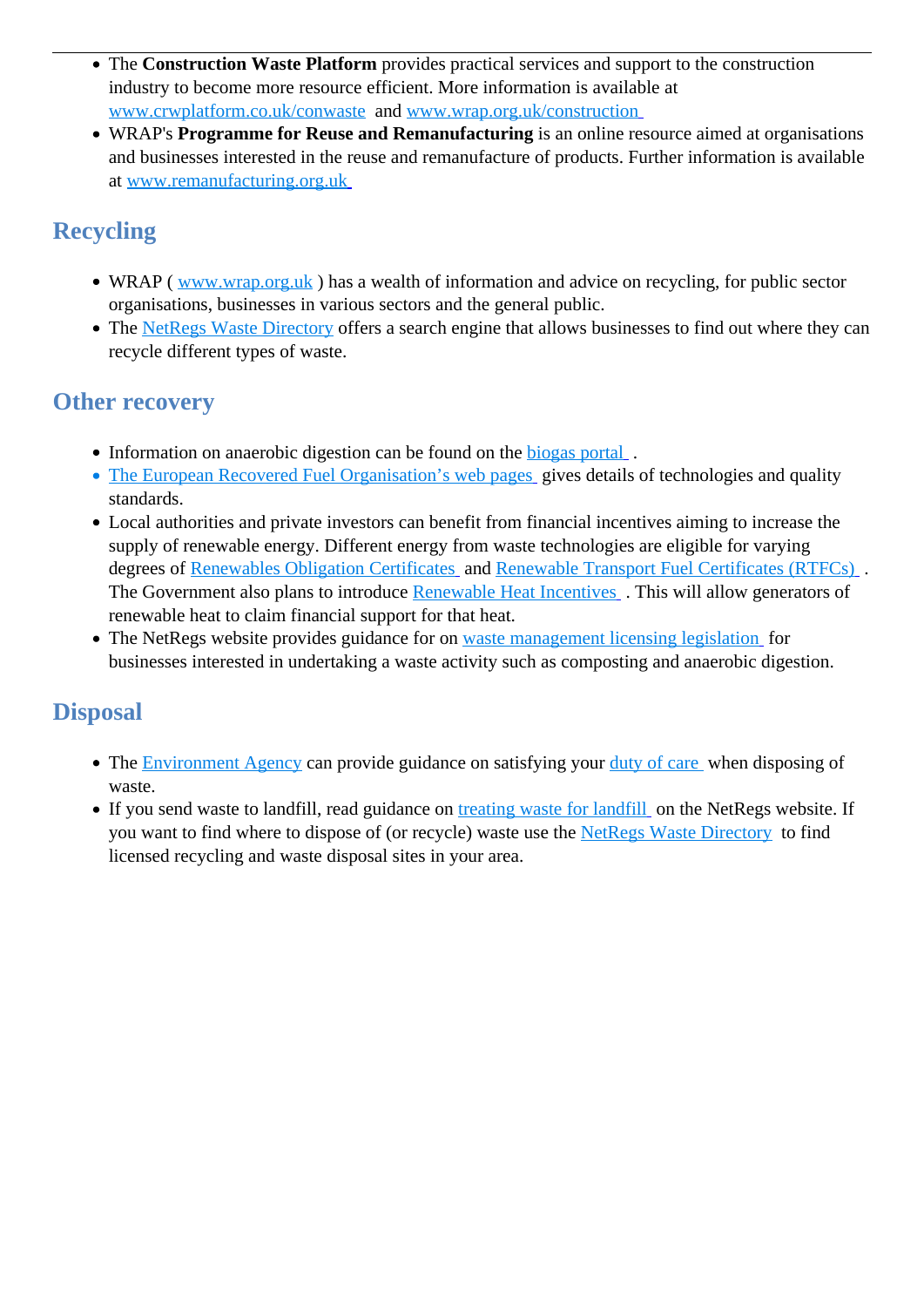# **Part 4: About WRAP**

# **WRAP - Waste & Resources Action Programme**

**Our Vision:** A world without waste, where resources are used sustainably.

**Our Mission:** To help businesses and individuals reap the benefits of reducing waste, developing sustainable products and using resources in an efficient way.

#### **Resource Efficiency**



**Using natural resources in the most effective way, as many times as possible, while minimising the impact of their use on the environment.**

### **WRAP's role**

WRAP's role is to help and support businesses and individuals to reap the benefits of reducing waste and using resources in a more efficient way. We have two priorities:

- 1. to help the UK Governments to meet their national and international commitments and build the green economy; and
- 2. to support resource efficiency in the UK so that householders, businesses and the public sector save money and make better use of resources.

### **WRAP's added value**

WRAP's added value comes from our unique technical and market expertise and our ability to bring business, the community sector and individuals together. We are problem solvers and trouble shooters. If this capability existed elsewhere, we would be happy to leave it to others. But it doesn't.

### **What have we helped to achieve?**

WRAP has been instrumental in:

- helping the UK recycling and reprocessing sector to quadruple in size between 2000 and 2008;
- diverting 670,000 tonnes of food from landfill, saving consumers over £600 million a year;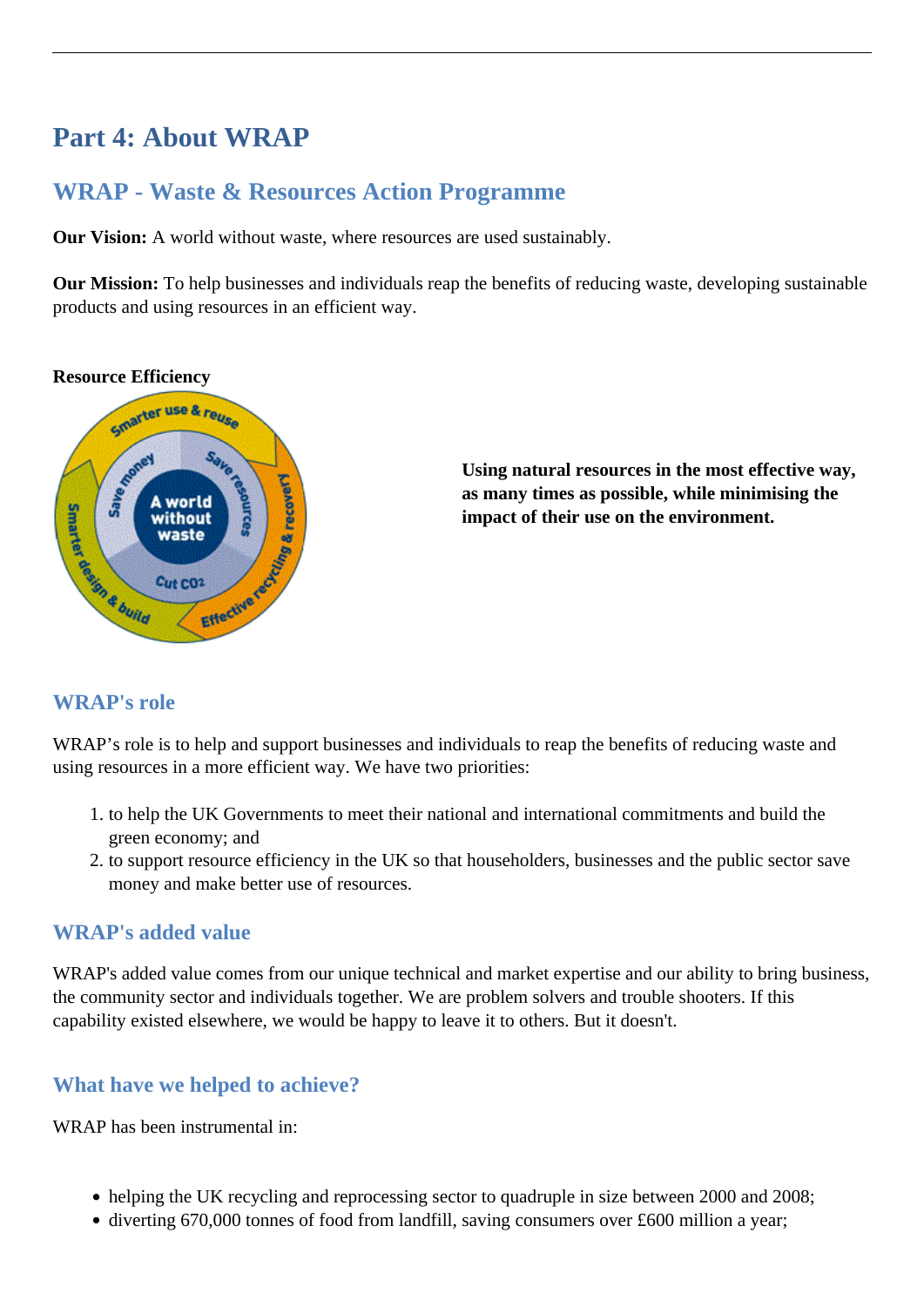- stopping the growth in household packaging waste; and
- developing a world-first technology for the closed-loop recycling of plastic bottles, which has led to the creation of a new market for recycled plastics in the UK.

Since our creation, 10 years ago, we have funded projects that will, over their lifetimes, deliver:

- over 120 million tonnes of waste diverted from landfill; and
- over 20 million tonnes of CO2 equivalent greenhouse gases saved.

### **Value for money**

We deliver value for money through:

- minimising the cost to business of meeting Government targets;
- leveraging private sector finance to address market failures;
- creating efficiencies and economies of scale; and
- accelerating the growth of key sectors of the 'green' economy.

### **The future**

The important job that still lies ahead for WRAP is to support the move towards a zero waste economy, by:

- helping others to prevent waste and to reuse products more frequently:
- helping businesses (particularly SMEs) to recycle more through responsibility deals; and
- driving greater recovery of renewable energy from waste through anaerobic digestion.

WRAP exists to address market failures. We only intervene where the free market is not delivering our funders' policy agendas on its own. Once the market failure has been addressed, we seek to exit, leaving the market to operate freely.

### **WRAP Resource Efficiency Helpline 0808 100 2040**

#### **WRAP Website [www.wrap.org.uk](http://www.wrap.org.uk/)**

.

If you have any feedback on the contents of this report, please submit it via the WRAP website contact page